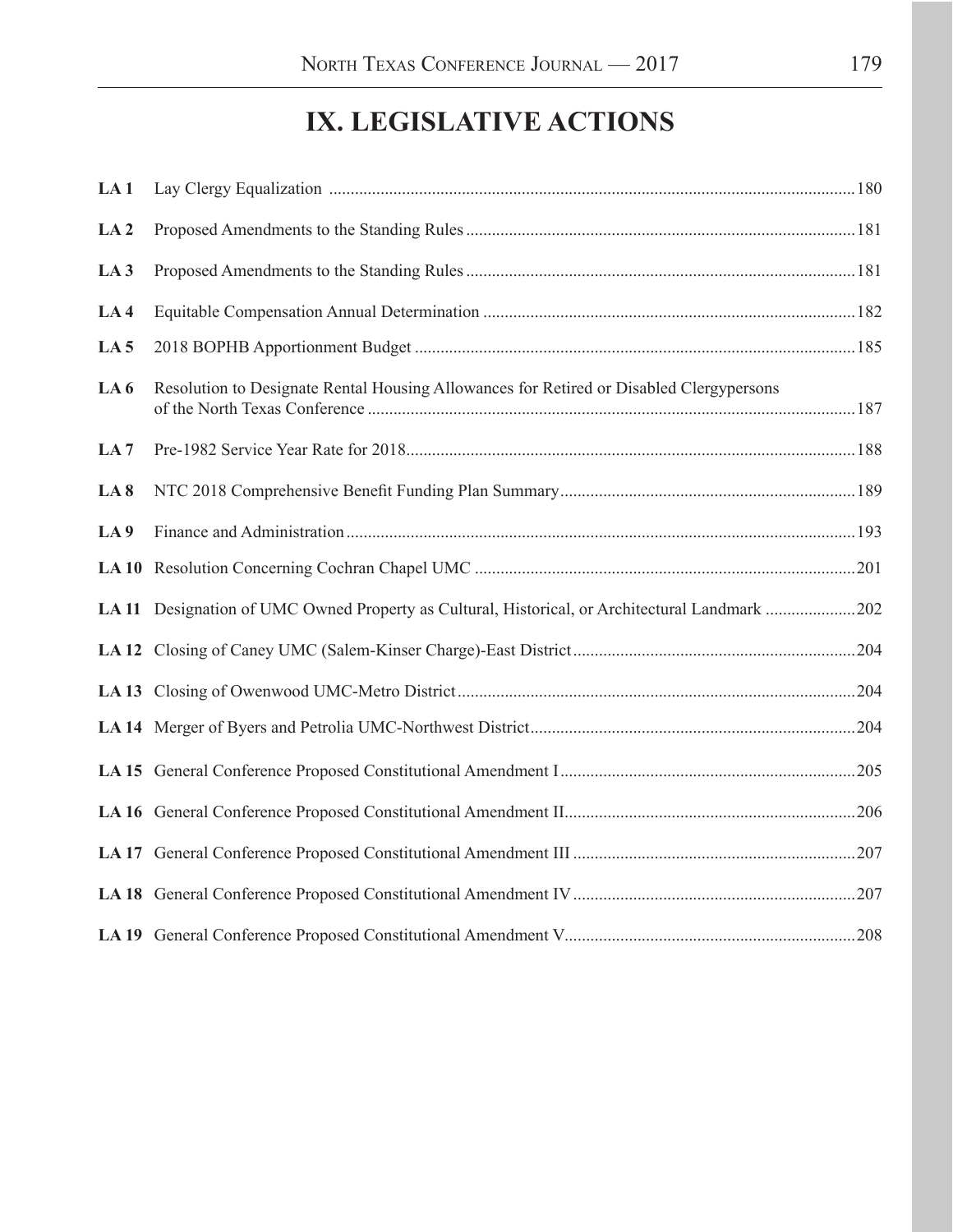### **LA 1**

#### **LAY/CLERGY EQUALIZATION TABLE 2017 EQUALIZATION OF LAY AND CLERGY MEMBERSHIP**

| <b>DISTRICT</b>  | <b>CLERGY</b> | LAY | <b>RULE</b><br>IIIA(1) | <b>TOTAL</b><br>$RULE$ $IIIA(1)$ | LAY<br><b>EQUAL</b><br><b>FACTOR</b> |
|------------------|---------------|-----|------------------------|----------------------------------|--------------------------------------|
| <b>EAST</b>      | 80            | 68  | 4                      | 72                               | 8                                    |
| <b>METRO</b>     | 294           | 126 | 20                     | 146                              | 148                                  |
| NORTH CENTRAL    | 191           | 115 | 14                     | 129                              | 62                                   |
| <b>NORTHWEST</b> | 84            | 61  | 4                      | 65                               | 19                                   |
| <b>TOTALS</b>    | 649           | 370 | 42                     | 412                              | 237                                  |

### STANDING RULE IIIA(1)

|                                          | EA | <b>ME</b> | NC | NW |  |
|------------------------------------------|----|-----------|----|----|--|
| Conference Lay Leaders/Assoc. Lay Leader |    |           |    |    |  |
| Core Leadership Team                     |    |           |    |    |  |
| <b>UMM</b> President                     |    |           |    |    |  |
| <b>UMW</b> President                     |    |           |    |    |  |
| <b>Youth Organization President</b>      |    |           |    |    |  |
| District Lay Leaders                     |    |           |    |    |  |
| Young Adults under 25 yrs.               |    |           |    |    |  |
| Council on Youth Ministry                |    |           |    |    |  |
| Diaconal Ministers                       |    |           |    |    |  |
| <b>Agency Chairs/GBOGM Secretary</b>     |    |           |    |    |  |
| TOTALS                                   |    | 20        | 14 |    |  |

|               | Membership<br>2016 | % of Total | To Be<br>Elected |
|---------------|--------------------|------------|------------------|
| East          | 10,278             | 8%         | 19               |
| Metro         | 56,938             | 41%        | 97               |
| North Central | 56,984             | 41%        | 97               |
| Northwest     | 13,100             | 10%        | 24               |
| <b>TOTALS</b> | 137,300            | 100%       | 237              |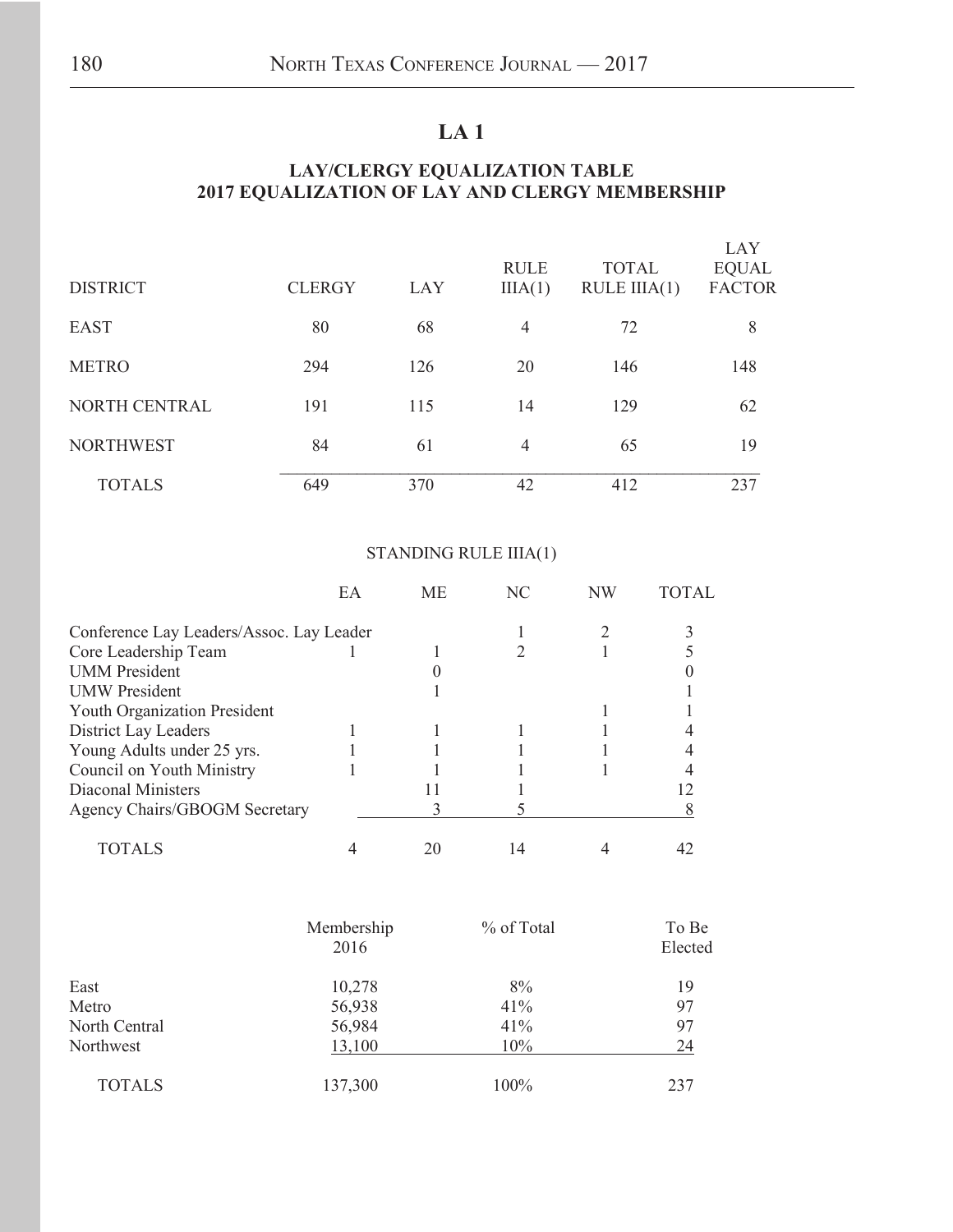### **LA 2**

#### **PROPOSED AMENDMENTS TO THE STANDING RULES OF THE NORTH TEXAS ANNUAL CONFERENCE**

#### **FROM:** Standing Rules Committee

**BACKGROUND:** The proposed change is a request from the Conference Nominating Committee to provide additional conference-wide representation to the Committee, as well as selecting the Chair from at-large within the conference to provide the most effective leadership.

Recommended Changes: (**Bold**=Addition, Strike through = Deletion)

**LEGISLATION:** As it pertains to Standing Rule I.B.7.a. Conference Nominating Committee

#### a. *Conference Nominating Committee*

The Conference Nominating Committee is responsible for developing and implementing a plan to identify persons who are willing, qualified, and able to serve as members of the Agencies of the Annual Conference, with attention given to representing the cultural and ethnic diversity of conference membership, in order to have available the knowledge of all cultures within the conference. The Conference Nominating Committee nominates members and Chairs of Agencies for election by the Annual Conference except where otherwise provided in the Book of Discipline or these Standing Rules. The Conference Nominating Committee will also maintain a list of persons willing to serve on Agencies, thus acting as a resource for the Core Leadership Team and the Bishop.

The Conference Nominating Committee is comprised of the Chair of the Committee, the Assistant to the Bishop **who shall serve as Chair**, the Conference Lay Leader who shall serve as the Vice-Chair, the Conference Lay Leader elect, the District Superintendents, and one at-large lay member from each district to be nominated by the district and elected by the Annual Conference.

Prior to the nomination of the at-large lay members by the districts, the District Superintendent will remind the district meeting of the need for inclusiveness in the election of the members of the Conference Nominating Committee. The District Superintendent will also remind the district meeting of the limits on multiple agency membership contained in these Standing Rules. At-large lay members and the Chair of the Conference Nominating Committee will be elected for a four-year term. A person so elected may serve only one four-year term, and will be eligible to be elected again only after being off the Conference Nominating Committee for at least two years.

### **LA 3**

#### **PROPOSED AMENDMENTS TO THE STANDING RULES OF THE NORTH TEXAS ANNUAL CONFERENCE**

#### **FROM:** Standing Rules Committee

**BACKGROUND:** The proposed change is a request from the Conference Nominating Committee to remove the Courtesy and Resolutions Committee from the Standing Rules. The tasks of this committee have been absorbed by the Annual Conference Planning Team.

Recommended Changes: (**Bold**=Addition, Strike through = Deletion)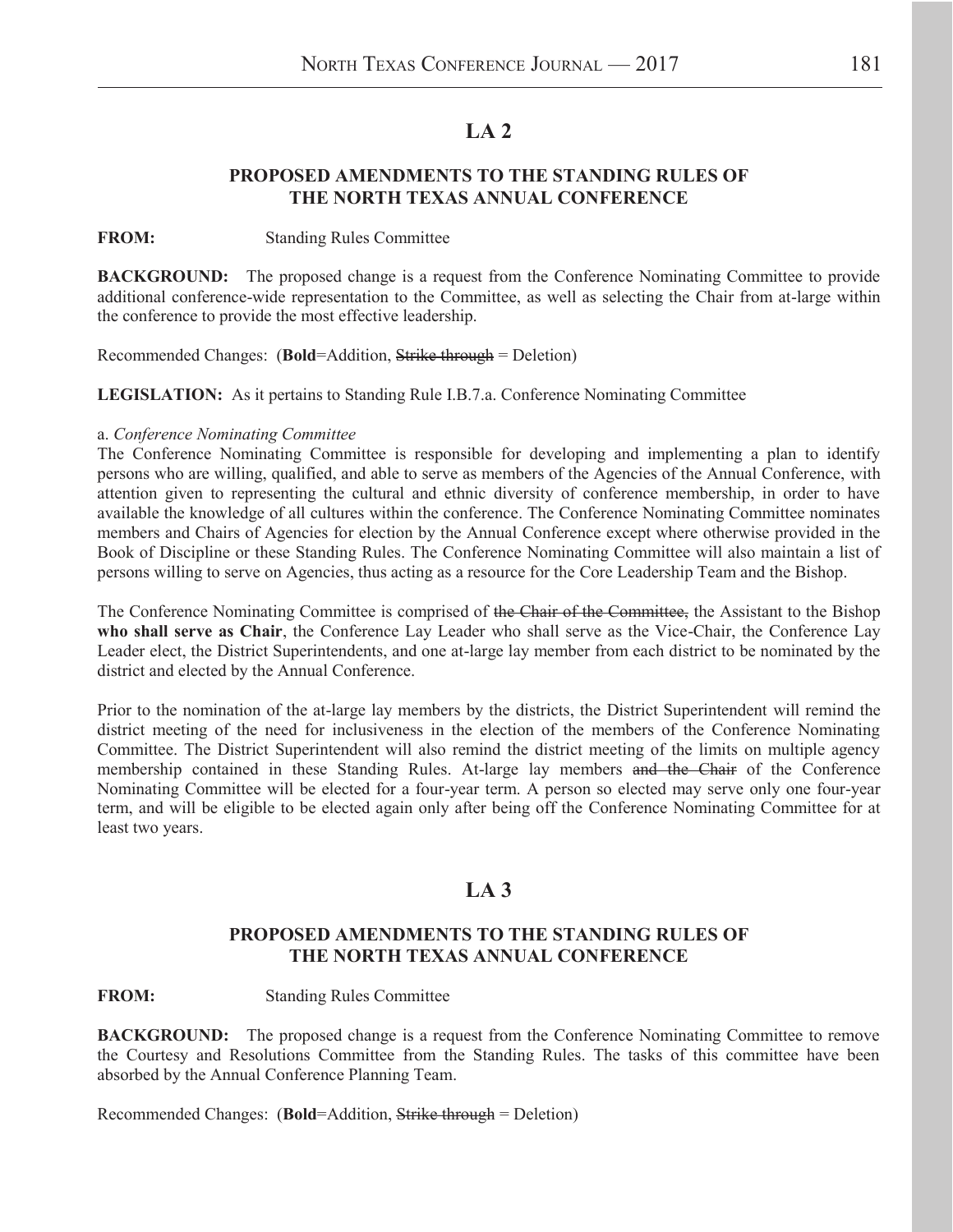#### **LEGISLATION:** As it pertains to Standing Rule I.B.7.c. Courtesy and Resolutions Committee c. *Courtesy and Resolutions Committee*

The Courtesy and Resolutions Committee is responsible for the amenities of the Annual Conference, introducing special guests, and writing formal statements of gratitude for services rendered to the Conference.

The Courtesy and Resolutions Committee consists of a Chair plus one additional member.

#### d*.* **c.** *Commission on Archives and History*

The Commission on Archives and History shall be organized and function in accordance with the *Book of Discipline* and shall relate to the General Commission on Archives and History. It consists of a Chair plus ten members. The Commission on Archives and History may, if necessary, select up to three additional members.

#### e*.* **d.** *Standing Rules Committee*

The Standing Rules Committee oversees and recommends structural changes in the standing rules of the Annual Conference. The Standing Rules Committee consists of a Chair and seven members.

### **LA 4**

#### **EQUITABLE COMPENSATION ANNUAL DETERMINATION**

#### **FROM**: Center for Leadership Development (CLD)

**BACKGROUND:** The primary purpose of the Equitable Compensation Pastors Funds is to assist local churches in moving from part-time pastoral positions to full-time pastoral positions; these funds are meant to be transitional funds rather than long-term subsidies. Some congregations have the potential to reach a sustained average worship attendance of adults to move from a part-time to a full-time pastoral position with this short-term conference assistance. The time frame and benchmarks for moving from part-time to full-time should be reflected in yearly increases in worship attendance, Sunday School and small group attendance, professions of faith, those enrolled in annual confirmation classes, and annual increases in the number of individuals and families supporting the church's mission and ministry budget (operations) of the church. In essence, growing churches can move from a part-time to full-time pastoral position in three to five years. To continue receiving Equitable Compensation Funds a congregation in such a transitional setting shall pay 100% of the annual apportionments.

The North Texas Conference also has a history of supporting missional settings where full-time pastors have been appointed to congregations not able to pay a full-time salary. Continued conversations with the pastor, congregation, and the Cabinet of the NTC are essential to ensure these congregations continue to be effective in reaching others, transforming lives, and sharing the gospel of Jesus Christ in word and deed. Annually, congregations in missional settings must also manifest the fruitful increases in worship attendance, small groups, professions of faith, confirmation classes, along with annual stewardship training and education. To continue receiving Equitable Compensation Funds a congregation in a missional setting shall pay 100% of the annual apportionments.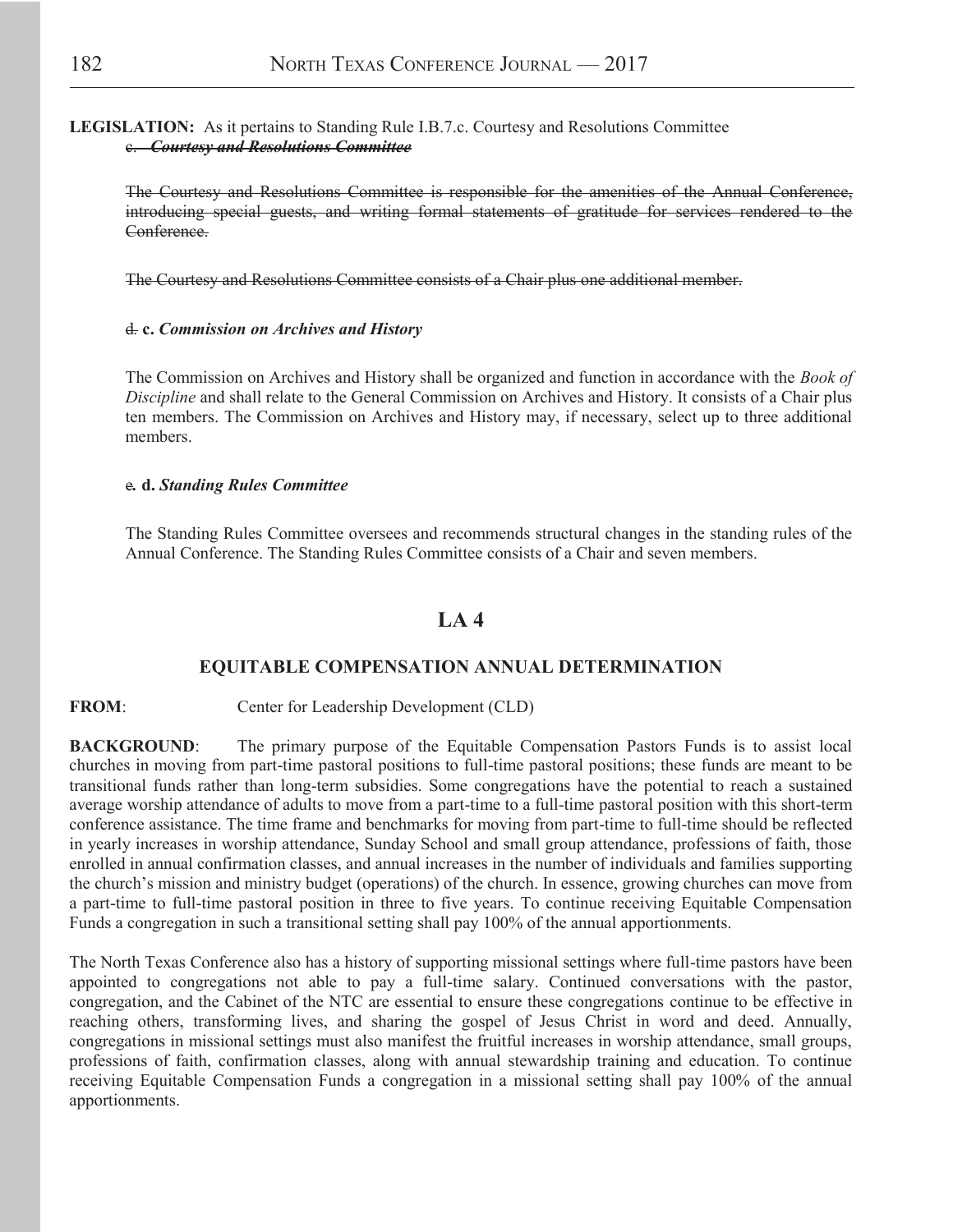The Center for Leadership Development in consultation with the Bishop and the NTC Cabinet takes into consideration not only the appropriate minimum level compensation for full-time clergy of the conference but also the needs of the churches in determining whether they can afford a full-time pastor or not.

**LEGISLATION**: The CLD requests that Pastors Subsidies and Equitable Compensation support and administrative expenses be apportioned at \$54,764 for 2018.

- A. Guidelines for Conference Members and Full-Time Local Pastors
	- 1. Equitable Compensation for Conference Members be set at \$47,934 for the minimum equitable compensation. This compensation includes:
		- a. base salary,
		- b. utilities, which shall be provided with payments made by the local church or reimbursed when paid by the pastor,
		- c. vouchered travel reimbursement, which shall be reimbursed at the IRS rate with appropriate records and documentation provided to the church,
		- d. dependent premium payments made by the local church,
		- e. dependent premium supplemental payments paid by the conference at the discretion of the District Superintendent,
		- f. and other conference subsidies received, but excluding any reimbursement for Annual Conference expenses or grants to assist with the expenses to attend expected spiritual formation or continuing education events for all of the clergy members of the conference (e.g., the Clergy Retreat) for conference members in full connection, associate members and provisional members of the North Texas Conference serving full time for 2018.

Applying the same formula adopted by the 2006 Annual Conference at the recommendation of CF&A for changes to the District Superintendent level compensation, the change in the equitable compensation amount for clergy appointed full time is an increase of 1.93% from \$47,026 in 2017 to \$47,934 in 2018. The percent change to the travel  $\&$  utilities amount is included in the total.

2. Adjustments for years of service:

| Years of Service | <b>Equitable Compensation Amounts</b> |
|------------------|---------------------------------------|
| $0 - 5$          | \$47,934                              |
| 6                | 48,034                                |
|                  | 48,134                                |
| 8                | 48,234                                |
| 9                | 48,334                                |
| 10               | 48,434                                |

3. Compensation for additional churches on a charge: Each charge with more than one church shall receive \$200 additional for the second church and \$100 each for the third through the fifth additional churches.

4. Housing shall be provided in a church-owned parsonage or provided for with a monthly allowance. It is expected that the minimum housing allowance that will be paid by those churches or charges that do not provide a parsonage for their pastor-in-charge will be \$12,000 per year. Requests for equitable compensation salary supplements where housing allowances exceed \$12,000 will not be considered.

5. Local Pastors serving full time:

Five years or less \$42,327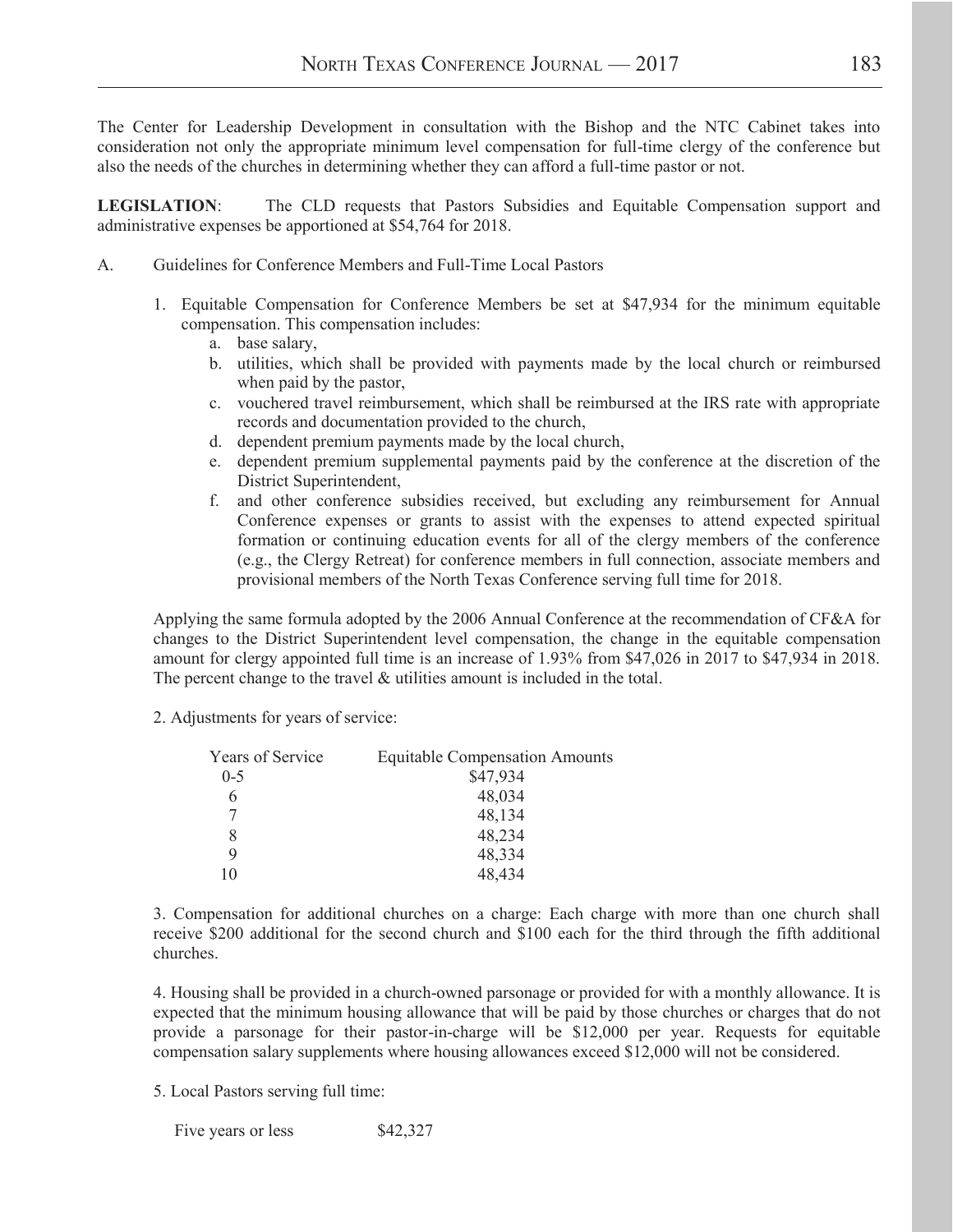Six years or more \$42,427

Expense recommendations same as above.

6. Deacons serving under salaried appointments in a local church:

a. Are not eligible to receive Equitable Compensation support from the Annual Conference. b. Shall be granted the same minimum salary as an elder in full connection when their primary appointment is within a local church. \* \*\*

\*(Judicial Council decision #807)

\*\*(2012 *Book of Discipline*, Paragraphs 331.10b, 625.4)

B. The following policies are proposed to the North Texas Annual Conference for the distribution of equitable compensation assistance in 2018.

1. A local church exists to serve, not to be served. All churches should be motivated to a larger sense of ministry. Churches whose pastors receive salary subsidy should be open to linkage with other churches in order to utilize efficiently the service of full-time conference members to reduce the need for subsidy.

2. Equitable Compensation levels can best be met when appointments are open to all ministerial members without regard to race or gender. We continue to urge every conference member to make the subject of a fully open Conference and adequately supported ministry at the local church level a matter of daily personal prayer. Only as the love of Christ dwells in us can an Annual Conference be a communion of caring persons.

3. Growth in stewardship should be achieved by all below-minimum remuneration churches. In making application for salary subsidy, District Superintendents are to provide evidence of stewardship education and growth of the church.

4. Tenure payments are designed to honor the years of service of pastors who continue for more than five years in ministry to below minimum compensation charges because of the needs of the Conference. The Bishop and the Cabinet are urged to make every effort to move pastors to above-minimum compensation charges within five years after they begin full-time service.

5. Applications for salary subsidy from Equitable Compensation are to be made by the District Superintendent on the prescribed forms.

6. The Charge Conference of any charge unable to pay the minimum salary set by the Conference shall be informed by the District Superintendent of the guidelines for receiving equitable compensation assistance. The Charge shall be informed of the amount required to bring the compensation level up to the minimum and shall be challenged to move toward the goal of full self-support at the earliest possible time. On the application for salary assistance, the District Superintendent shall certify that the charge has been duly notified. The amount of subsidy granted to a pastor shall be acknowledged annually at the Charge Conference.

7. Equitable Compensation assistance is not available to pastors serving as associate pastors or in staff positions other than pastor-in-charge. In order that such persons receive an equitable wage and to be in compliance with Judicial Council decision #807, however, it is expected that local churches use Conference minimum standards as minimum guidelines for setting associate and staff salaries.

8. Pastors who decline an appointment which would reduce or eliminate compensation support are ineligible for the Equitable Compensation tenure payment given for years of service.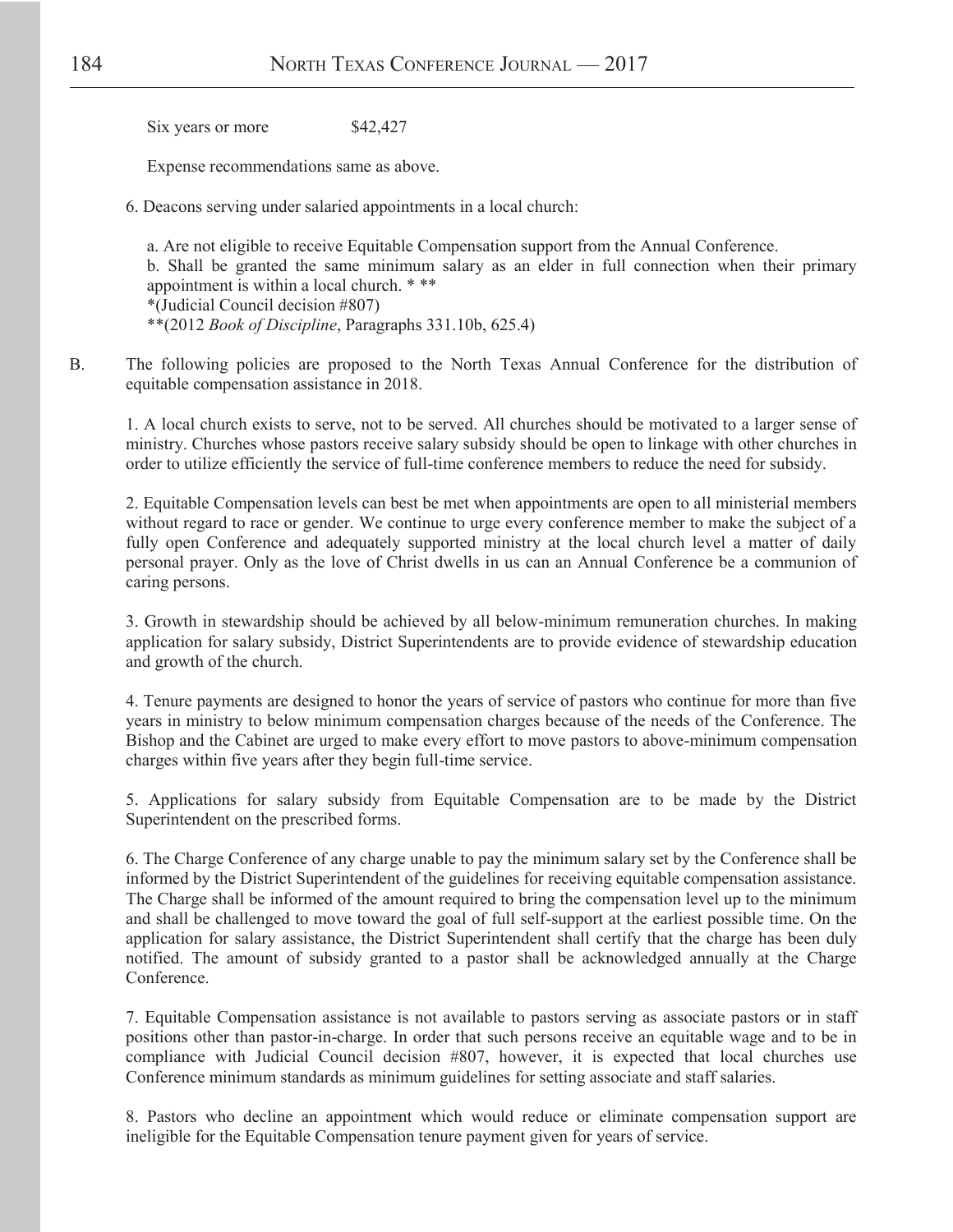9. Equitable Compensation assistance is not available for a North Texas Conference member appointed to serve in another Annual Conference, nor is it available to members of other Annual Conferences serving under appointment in the North Texas Conference.

10. There shall be no lump sum payments to persons receiving Equitable Compensation assistance unless such sums are too small for monthly payments to be made.

11. It shall be the responsibility of the pastor receiving Equitable Compensation subsidy to inform the District Superintendent of any increase in remuneration or any changes in eligibility which occur after an application for Equitable Compensation has been approved.

#### EXCEPTIONAL REQUESTS BY THE CABINET:

All requests for exceptional support (assistance requested by the Cabinet in excess of the 25% maximum standard) shall be submitted in writing to the Center Director for Leadership Development and to the Center Director for Connectional Resources. The requests shall include the amount of assistance requested, length of time for assistance and reason(s) for exceptional request.

### **LA 5**

#### **2018 BOPHB APPORTIONMENT BUDGET**

#### **FROM:** Board of Pension and Health Benefits

**BACKGROUND:** The two previous apportionments to fund the work of the Board of Pension and Health Benefits (Insurance Subsidies and Board of Pensions) were combined beginning in 2009 to recognize that they are closely related and allow for transferring funds between the two areas as needed. The proposed 2018 apportionment budget is the same as 2017, for a 0% increase.

At the beginning of 2017, approximately \$1.5 million remained in health insurance reserves. The target for this fund has been between \$1 - \$1.5 million (approximately \$1 million was the ending balance from the conference self-funded health insurance program upon entering the denominational program HealthFlex in 1995) in order to preserve the options of the conference health insurance program. The Board of Pension and Health Benefits continues to monitor the rapidly changing legislation related to health care.

The Board of Pension and Health Benefits created an Economic Projection Team in 2016 to do an in-depth study of all of the long term funding obligations of the North Texas Annual Conference. The Team consisted of members from the Board of Pension and Health Benefits, the Council on Finance and Administration, and a representative from the Appointive Cabinet. The Team was presented with a compilation of 12 different projections using regression analysis of over 4,000 scenarios for each of the funds, assuming changes in population, age, market returns, and actuarial gains and losses. The team will meet again in June of 2017 to review the updated projections. The following budget represents the recommendations coming out of this study.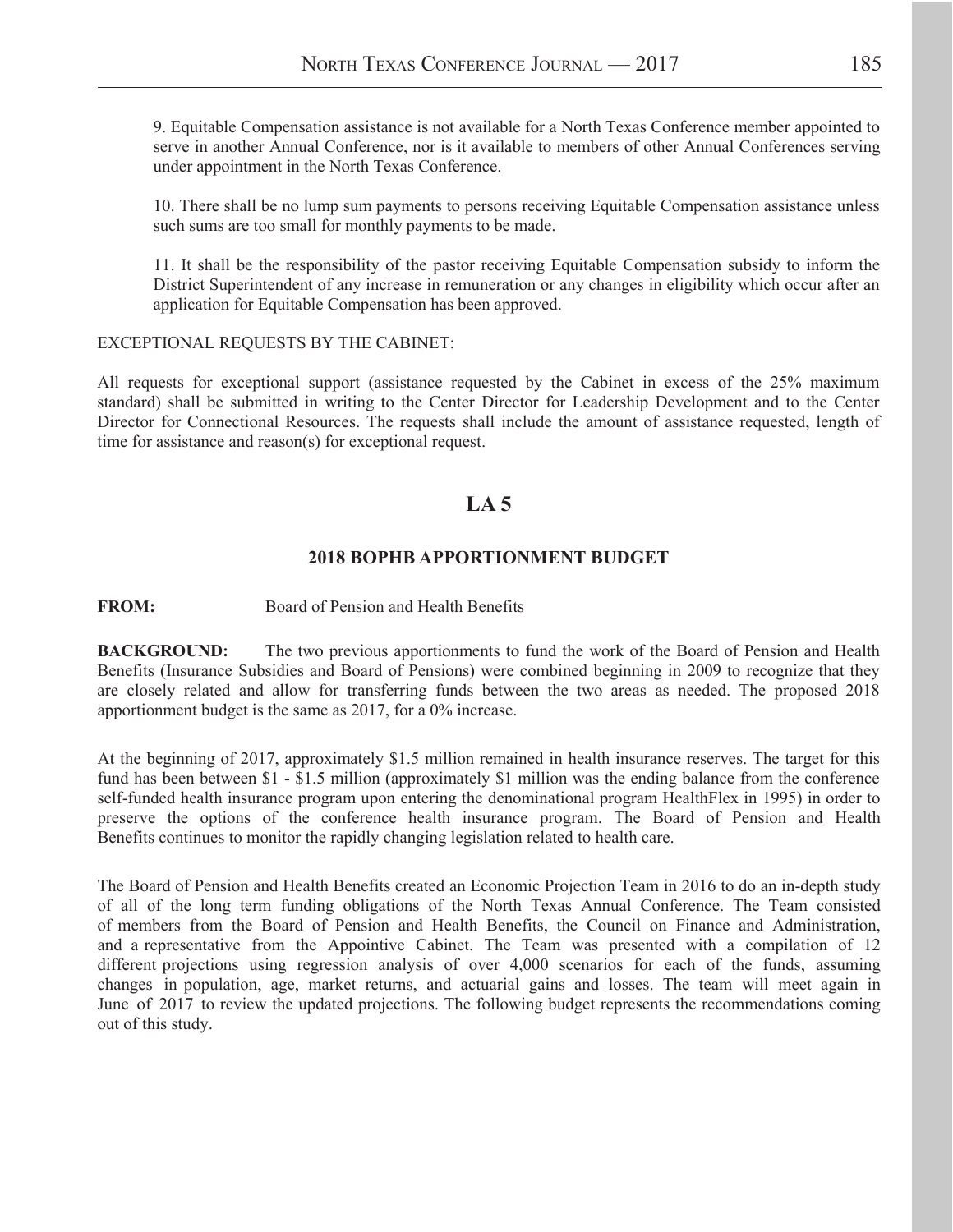### **LEGISLATION:**

### **Conference Board of Pensions and Health Benefits Proposed Budget for 2018**

|                                       |             |             |             |             | $\frac{6}{9}$ |
|---------------------------------------|-------------|-------------|-------------|-------------|---------------|
| <b>Description</b>                    | 2016 Budget | 2016 Actual | 2017 Budget | 2018 Budget | Change        |
| <b>Expenses</b>                       |             |             |             |             |               |
| Dues                                  | \$300       | \$25        | \$0         | \$100       |               |
| <b>Insurance-Workers Compensation</b> | \$1,300     | \$0         | \$0         | \$0         |               |
| Postage                               | \$2,600     | \$1,767     | \$2,400     | \$2,400     |               |
| Printing                              | \$800       | \$646       | \$600       | \$800       |               |
| <b>Staff Expenses</b>                 | \$1,900     | \$2,316     | \$3,600     | \$3,600     |               |
| Supplies                              | \$800       | \$263       | \$800       | \$500       |               |
| Travel-Board                          | \$500       | \$6,016     | \$500       | \$500       |               |
| <b>Total Operating Expenses</b>       | \$8,200     | \$11,033    | \$7,900     | \$7,900     | $0\%$         |
| <b>Staff</b>                          |             |             |             |             |               |
| Salaries                              | \$97,000    | \$99,596    | \$105,000   | \$107,000   |               |
| <b>Total Salaries</b>                 | \$97,000    | \$99,596    | \$105,000   | \$107,000   |               |
|                                       |             |             |             |             |               |
| <b>Benefits</b>                       |             |             |             |             |               |
| FICA, Medicare                        | \$7,800     | \$7,034     | \$7,800     | \$8,000     |               |
| <b>Deferred Pension</b>               | \$6,700     | \$6,704     | \$0         | \$0         |               |
| Health Insurance                      | \$13,000    | \$12,570    | \$23,000    | \$23,000    |               |
| Lay Pension                           | \$5,500     | \$5,514     | \$6,000     | \$6,800     |               |
| <b>Total Benefits</b>                 | \$33,000    | \$31,821    | \$36,800    | \$37,800    |               |
|                                       |             |             |             |             |               |
| <b>Total Staff</b>                    | \$130,000   | \$131,417   | \$141,800   | \$144,800   | $2\%$         |
| <b>Total Administration Expense</b>   | \$138,200   | \$142,450   | \$149,700   | \$152,700   | $2\%$         |
|                                       |             |             |             |             |               |
| <b>Expenses</b>                       |             |             |             |             |               |
| CPP(1) (2)                            | \$684,000   | \$682,337   | \$686,000   | \$706,000   |               |
| <b>CRSP</b> Supplement                | \$10,000    | \$8,651     | \$15,000    | \$15,000    |               |
| <b>Retiree Expenses</b>               | \$7,000     | \$6,840     | \$9,000     | \$9,000     |               |
| <b>Total Pension Expenses</b>         | \$701,000   | \$697,828   | \$710,000   | \$730,000   | 3%            |
|                                       |             |             |             |             |               |
| <b>Expenses</b>                       |             |             |             |             |               |
| <b>Insurance-Medical Leave</b>        | \$50,500    | \$40,224    | \$55,000    | \$55,000    |               |
| Insurance-Life/Add Premium (3)        | \$30,000    | \$26,325    | \$30,000    | \$0         |               |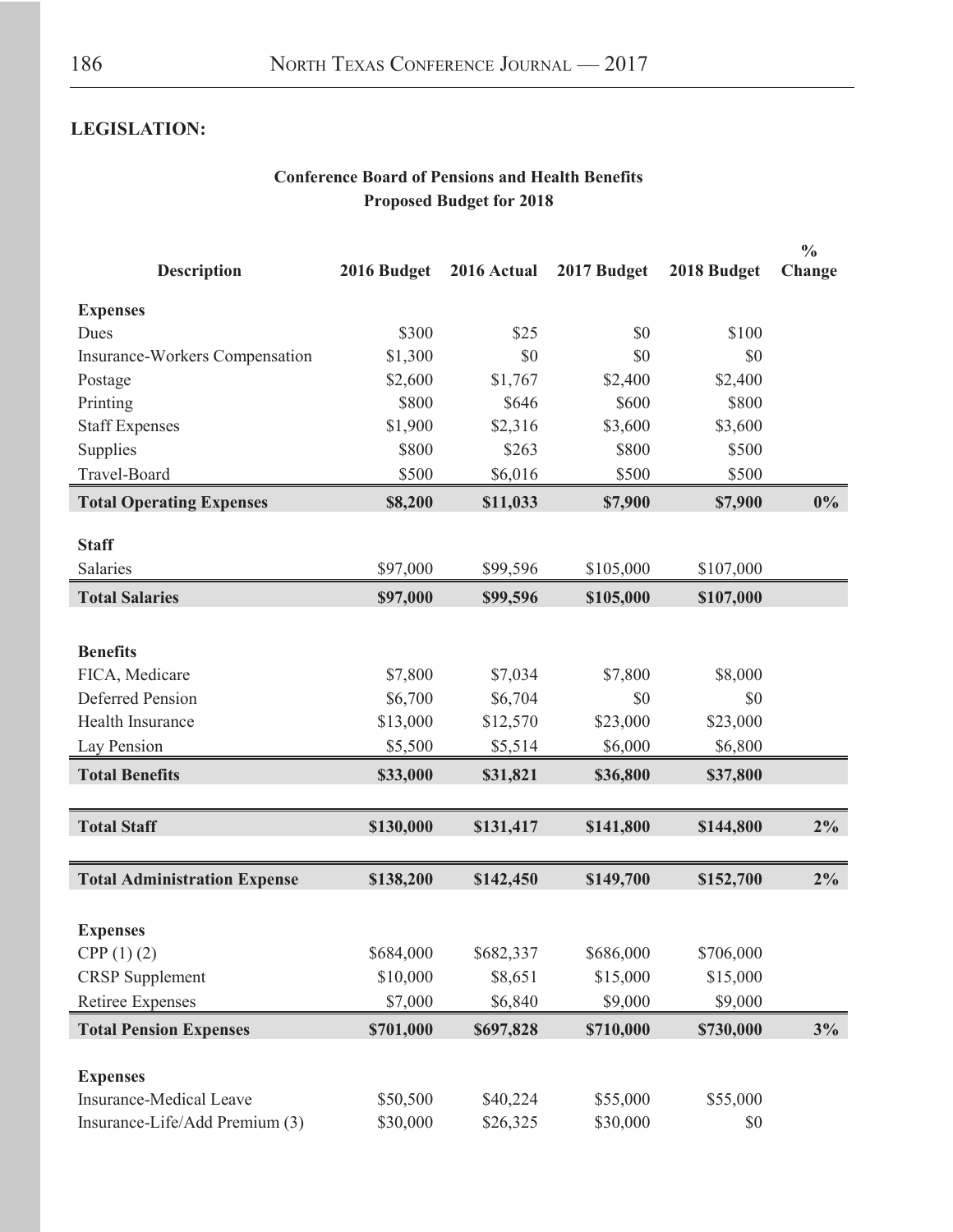| <b>Description</b>                                              | 2016 Budget | 2016 Actual | 2017 Budget | 2018 Budget | $\frac{6}{9}$<br>Change |
|-----------------------------------------------------------------|-------------|-------------|-------------|-------------|-------------------------|
| <b>Insurance Supplement</b>                                     | \$30,000    | \$21,376    | \$30,000    | \$30,000    |                         |
| <b>Total Health Insurance Exp</b>                               | \$110,500   | \$87,926    | \$115,000   | \$85,000    | $-26%$                  |
| <b>Expenses</b>                                                 |             |             |             |             |                         |
| <b>Actuarial Services Retiree Medical</b>                       | \$14,000    | \$11,000    | \$14,000    | \$16,000    |                         |
| Insurance-Retiree Current Year<br>Insurance-Retiree Med For New | \$390,000   | \$276,682   | \$375,000   | \$380,000   |                         |
| Entrants                                                        | \$330,000   | \$330,000   | \$215,000   | \$215,000   |                         |
| Pcori Expense                                                   | \$0         | \$362       | \$600       | \$600       |                         |
| <b>Total Expenses</b>                                           | \$734,000   | \$618,045   | \$604,600   | \$611,600   | $1\%$                   |
| Net (Income) Loss (4)                                           | \$1,683,700 | \$1,546,248 | \$1,579,300 | \$1,579,300 | $0\%$                   |

(1) The most recent projections for the Comprehensive Protection Plan (CPP) indicate an increase in premiums based on updated actuarial data. The Comprehensive Benefit Funding Plan has been adjusted to meet the actuarial projections.

- (2) Wespath is providing a two year deferral of payments to CPP to allow these funds to be redirected to the shortfall in the pension liabilities as a result of restated mortality tables and poor market performance in 2015. We expect the CPP premium to be reinstated in 2 years in full.
- (3) Beginning in 2018, the life insurance and long term disability insurance will be provided through UM Life Options. These options will be direct billed per employee. This updated program allows participants to purchase additional life and disability insurance beyond the basic level.
- (4) The TOTAL is a 0% increase.

### **LA 6**

#### **RESOLUTION TO DESIGNATE RENTAL HOUSING ALLOWANCES FOR RETIRED OR DISABLED CLERGYPERSONS OF THE NORTH TEXAS CONFERENCE**

**FROM:** Board of Pension and Health Benefits

**BACKGROUND:** To be in compliance with Internal Revenue Service Revenue Ruling 75-22, 1975-1,49, as it relates to clergy housing, the North Texas Conference (the "Conference") adopts the following resolutions relating to rental/housing allowances for active, retired, or disabled clergypersons of the Conference:

**LEGISLATION: WHEREAS**, the religious denomination known as The United Methodist Church (the "Church"), of which the North Texas Conference is a part, has in the past functioned and continues to function through Ministers of the Gospel (within the meaning of Internal Revenue Code section 107) who were or are duly ordained, commissioned or licensed ministers of the Church ("Clergypersons"); and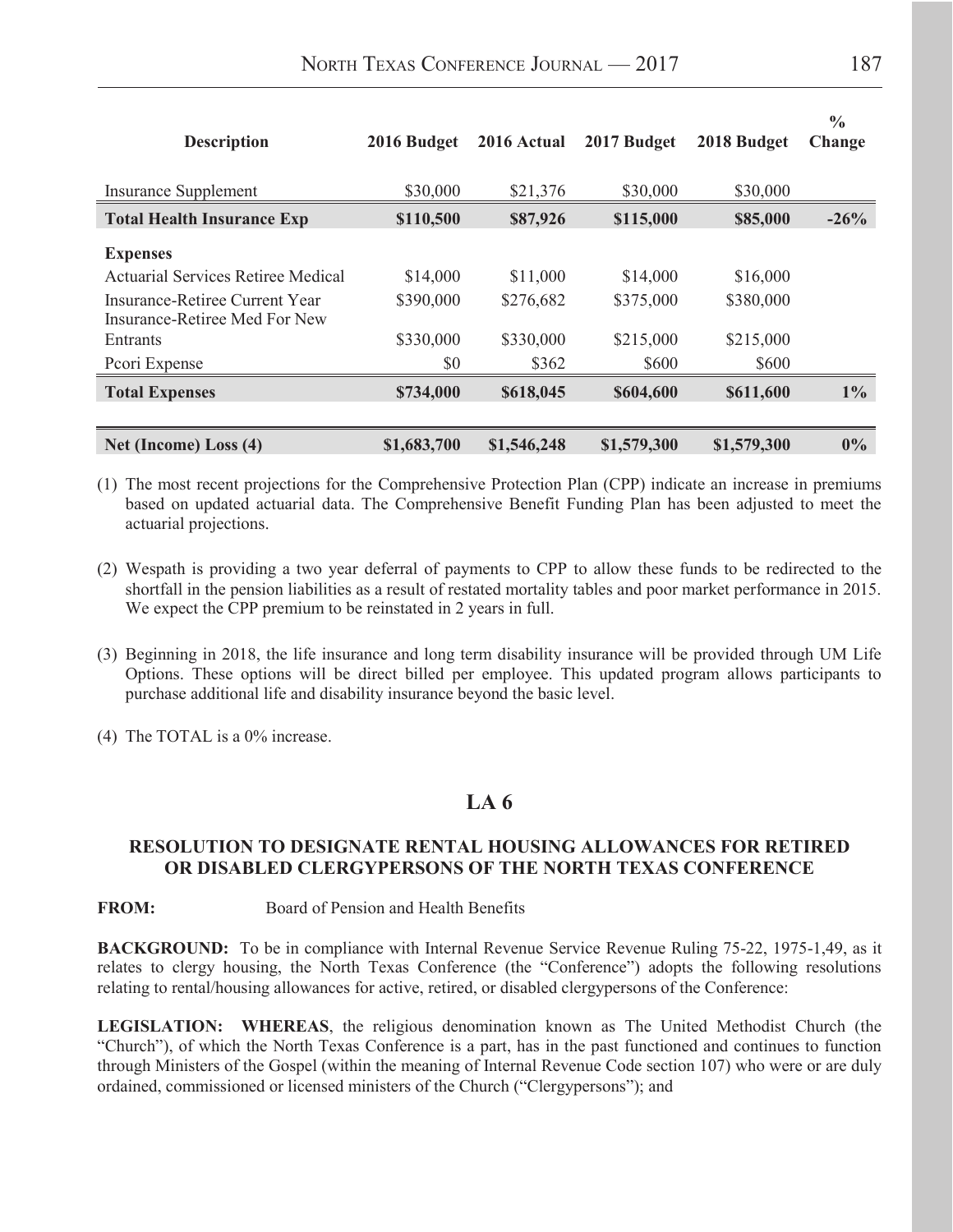**WHEREAS**, the practice of the Church and of this Conference was and is to provide active Clergypersons with a parsonage or a rental/housing allowance as part of their gross compensation; and

**WHEREAS**, pensions or other amounts paid to active, retired and disabled Clergypersons are considered to be deferred compensation and are paid to active, retired and disabled Clergypersons in consideration of previous active service; and

**WHEREAS**, the Internal Revenue Service has recognized the Conference (or its predecessors) as the appropriate organization to designate a rental/housing allowance for Clergypersons who are or were members of this Conference and are eligible to receive such deferred compensation:

#### **NOW, THEREFORE, BE IT RESOLVED**:

**THAT** an amount equal to 100% of the pension or disability payments received from plans authorized under *The Book of Discipline of The United Methodist Church* (the "*Discipline*"), which includes all such payments from Wespath during the year 2018 by each active, retired, or disabled Clergyperson who is or was a member of the Conference or its predecessors, be and hereby is designated as a rental/housing allowance for each such Clergyperson; and

**THAT** the pension or disability payments to which this rental/housing allowance applies will be any pension or disability payments from plans, annuities, or funds authorized under the *Discipline*, including such payments from Wespath and from a commercial annuity company that provides an annuity arising from benefits accrued under a Wespath plan, annuity, or fund authorized under the *Discipline*, that result from any service a Clergyperson rendered to this Conference or that an active, a retired, or a disabled Clergyperson of this Conference rendered to any local church, annual conference of the Church, general agency of the Church, other institution of the Church, former denomination that is now a part of the Church, or any other employer that employed the Clergyperson to perform services related to the ministry of the Church, or its predecessors, and that elected to make contributions to, or accrue a benefit under, such a plan, annuity, or fund for such active, retired or disabled Clergyperson's pension or disability as part of his or her gross compensation.

NOTE: The rental/housing allowance that may be excluded from a Clergyperson's gross income in any year for federal income tax purposes is limited under Internal Revenue Code section 107 (2) and regulations there under to the least of: (1) the amount of the rental/housing allowance designated by the Clergyperson's employer or other appropriate body of the Church (such as this Conference in the foregoing resolutions) for such year; (2) the amount actually expended by the Clergyperson to rent or provide a home in such year; or (3) the fair rental value of the home, including furnishings and appurtenances (such as a garage), plus the cost of utilities in such year.

### **LA 7**

#### **PRE-1982 SERVICE YEAR RATE FOR 2018**

#### **FROM:** Board of Pension and Health Benefits

**BACKGROUND:** Paragraph 1506.7 of the *2016 Discipline* states that the responsibility for past service annuity rate for ministerial service rendered before 1982 be determined by each annual conference. Legislation passed at the 2012 General Conference removed the wording from Paragraph 1506.7 requiring the Past Service Rate increases be a minimum of .8% based on the Conference Average Compensation (CAC). Furthermore, General Conference 2012 passed legislation requiring full funding of any Past Service Rate increases by December 31 of the year preceding the proposed increase. In order to provide an increase in retirement benefits that keeps pace with inflation, the North Texas Conference Board of Pension and Health Benefits is recommending the adoption of the percentage increase known as the "Cost-of-Living Adjustment" (COLA) as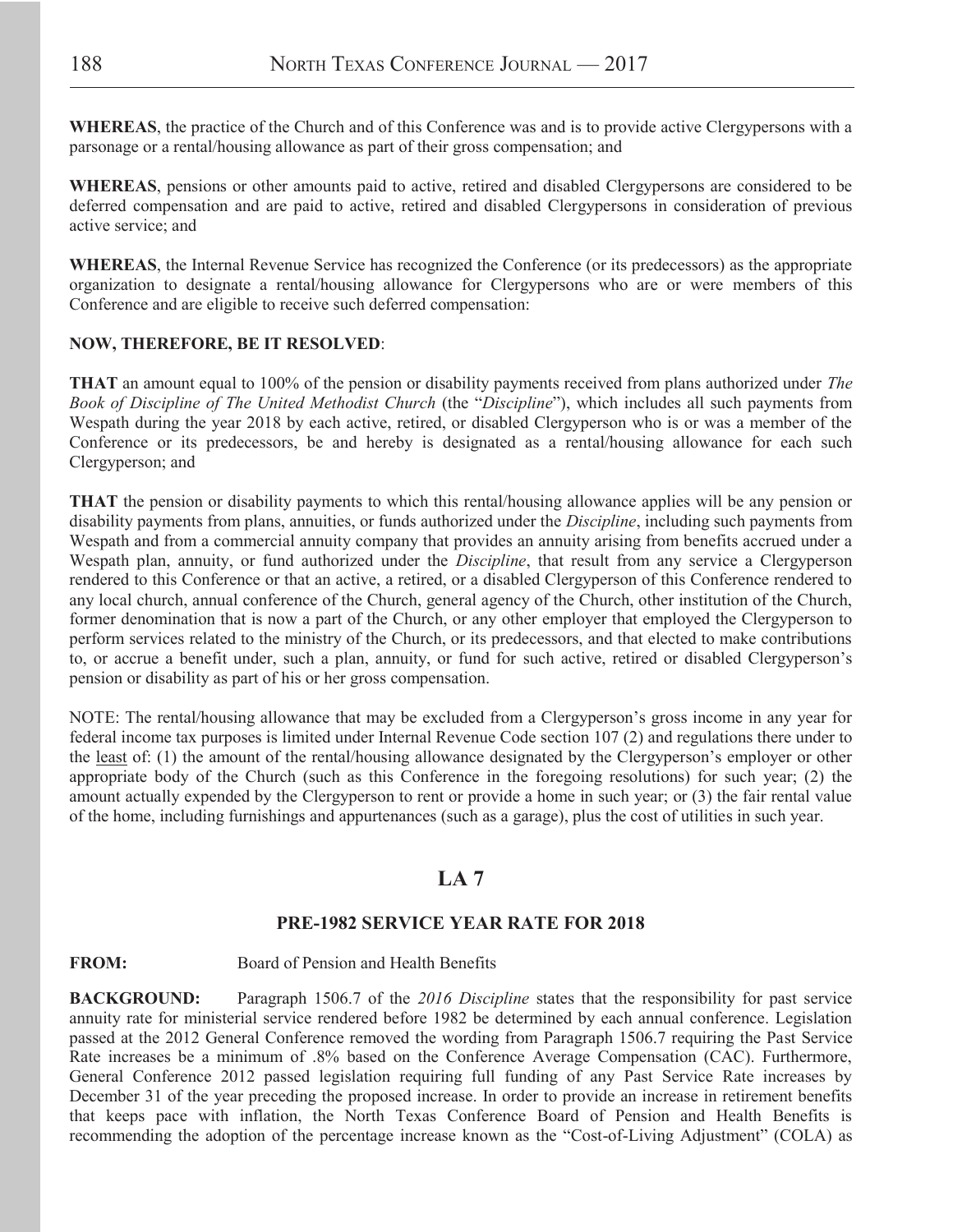published by the Social Security Administration as the established rate for the annual increase in the Past Service Rate with a cap of 4%. The cap can be increased on recommendation of the Board of Pension and Health Benefits and approval by the Annual Conference.

**LEGISLATION:** That the pre-1982 Service Year Rate for 2018 be increased by 0.3%, in accordance with the COLA rate as published by the Social Security Administration in October of 2016, and established at \$765 for approved service of clergy members in full connection, probationary members, associate members and local pastors of the conference.

### **LA 8**

#### **NORTH TEXAS CONFERENCE 2018 COMPREHENSIVE BENEFIT FUNDING PLAN SUMMARY**

**FROM:** Board of Pension and Health Benefits

#### **INTRODUCTION**

The 2012 Book of Discipline ¶1506.6 requires that each annual conference develop, adopt and implement a formal comprehensive funding plan for funding all of its benefit obligations. The funding plan shall be submitted annually to Wespath Benefits and Investments (Wespath) for review and be approved annually by the annual conference, following the receipt and inclusion of a favorable written opinion from Wespath. This document is only a summary of the information contained in the actual signed funding plan and does not contain all the information required for a comprehensive view of the conference's benefit obligations. You may request the full contents of the 2018 comprehensive benefit funding plan from your conference benefit office.

#### **CLERGY RETIREMENT SECURITY PROGRAM (CRSP)** *Defined Benefit (DB) and Defined Contribution (DC)*

#### **Program overview:**

The Clergy Retirement Security Program (CRSP) is an Internal Revenue Code section 403(b) retirement program providing lifetime income and account flexibility designed for those who serve as clergy of The United Methodist Church. The program is designed to provide participants with one portion of their overall retirement benefits. CRSP replaced the Ministerial Pension Plan (MPP) effective January 1, 2007, which had previously replaced the Pre 82 Plan for service rendered prior to January 1, 1982.

CRSP consists of both a defined benefit (DB) plan, which provides a monthly benefit at retirement based upon years of credited service to The United Methodist Church, and a defined contribution (DC) plan, which provides a retirement account balance established and funded by the annual conferences.

#### **Current funding plan information:**

The Clergy Retirement Security Program (CRSP DB) annuities total liability as of January 1, 2016, is \$1,422,046,473, while total plan assets are \$1,530,170,830, resulting in a current plan funded ratio of 108%. The North Texas Conference portion of the liability is 1.4159% and the 2018 contribution is \$1,645,551. The conference anticipates that the amount will be funded by direct billing. Additionally, General Conference 2012 approved a change to CRSP that provides each annual conference the discretion to determine whether to cover three quarter and/or half time clergy. The North Texas Conference has elected to cover clergy serving 50%+ under CRSP effective January 1, 2018.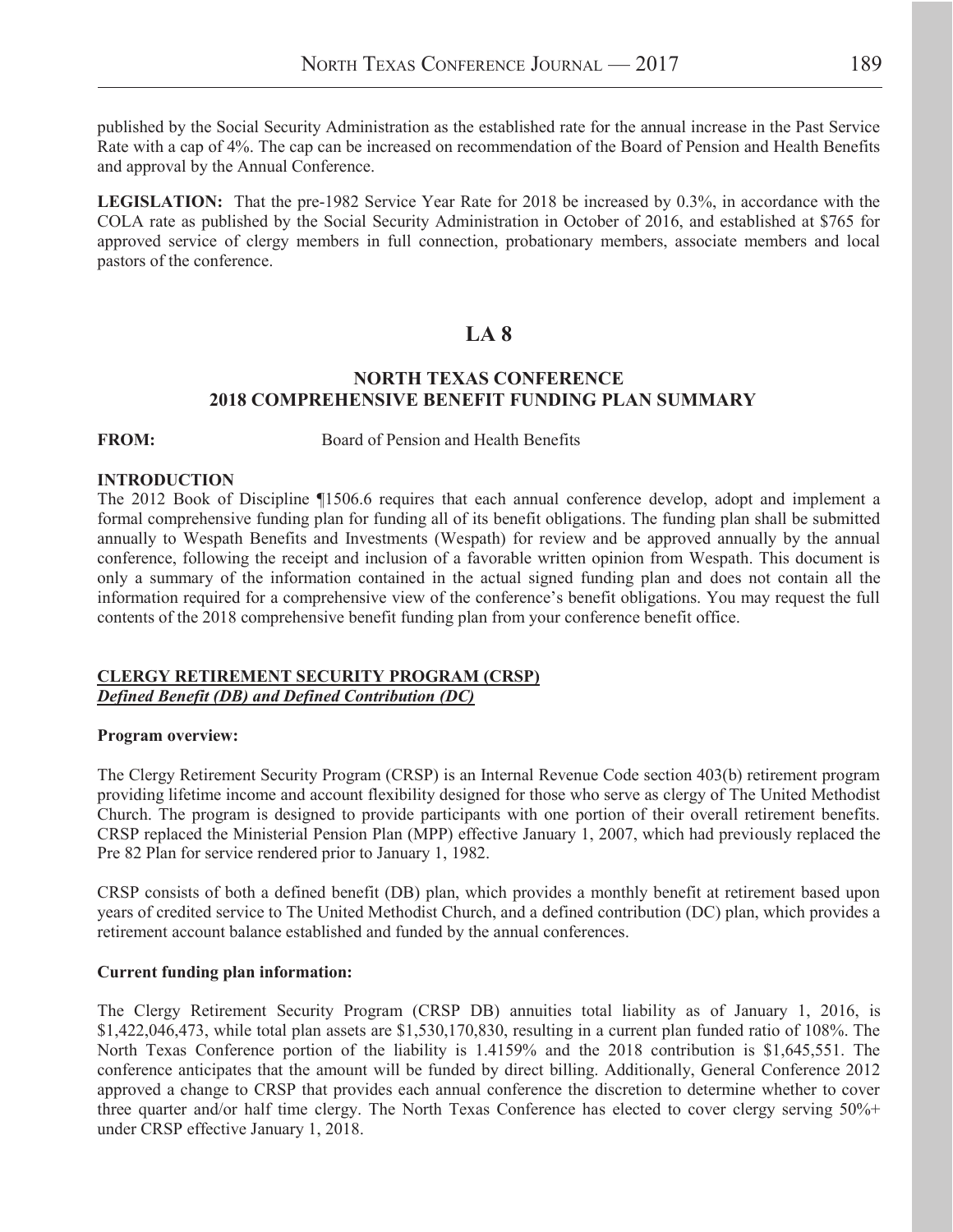Effective January 1, 2014, the CRSP DC plan was reduced from a 3% to a 2% of plan compensation non matching contribution. Clergy can earn up to an additional 1% CRSP DC contribution by contributing at least 1% of their plan compensation to UMPIP; therefore, if a participant contributes at least 1% of plan compensation to UMPIP, the individual will receive a contribution of 3% to CRSP DC. The 2018 CRSP DC contribution is anticipated to be \$734,701 and will be funded by direct billing.

#### **MINISTERIAL PENSION PLAN (MPP)**

#### **Plan overview:**

Supplement Three to the Clergy Retirement Security Program (CRSP), also known as the Ministerial Pension Plan (MPP), provides clergy with a pension benefit for their years of ministry with The United Methodist Church from 1982 through 2006. MPP is an Internal Revenue Code section 403(b) retirement plan. MPP requires that exactly 65% of the account balance must be annuitized when the funds are to be distributed. The remainder may be rolled over to UMPIP, another qualified plan or an IRA, or it may be paid in a lump sum.

#### **Current funding plan information:**

The Ministerial Pension Plan (MPP) annuities' total liability as of January 1, 2016 is \$3,422,875,264, while total plan assets are \$3,600,174,516, resulting in a current plan funded ratio of 105%. The required contribution for 2018 is \$0. The North Texas Conference's percentage of the total liability is 0.9851%. Future MPP annuitants have a total account balance of \$3,787,199,647 and the North Texas Conference's portion of that balance is \$53,043,568 or 1.40% of the total.

#### **PRE 82 PLAN**

#### **Plan overview:**

Supplement One to the Clergy Retirement Security Program (CRSP), also known as the Pre 82 Plan, provides clergy with a pension benefit for their years of ministry with The United Methodist Church prior to 1982. The Pre 82 Plan was replaced by MPP effective January 1, 1982. If a clergyperson retires within the Conference (and does not terminate), the minimum benefit payable is based on two factors:

1) Years of service with pension credit approved by each conference on the recommendation of the Conference Board of Pensions (CBOP) in accordance with the plan provisions and The Book of Discipline. 2) The conference pension rate (past service rate) the dollar amount chosen by the conference as the amount payable for each approved year of service with pension credit (may change from year to year.)

The number of years of service with pension credit is multiplied by the pension rate, and the product is the minimum annual benefit payable to those clergy eligible for Pre 82 Plan benefits. In certain situations, the benefit received from the Pre 82 plan may vary based on the applicability of what is referred to as Defined Benefit Service Money (DBSM), which is the defined contribution feature of the Pre 82 Plan. At the time that a participant retires, the DBSM account is converted to a life based benefit and, at that point, the clergy's benefit is the greater of the PSR or DBSM benefit. If the conference increases the PSR, the clergy's benefit is recalculated; but the DBSM based benefit does not change.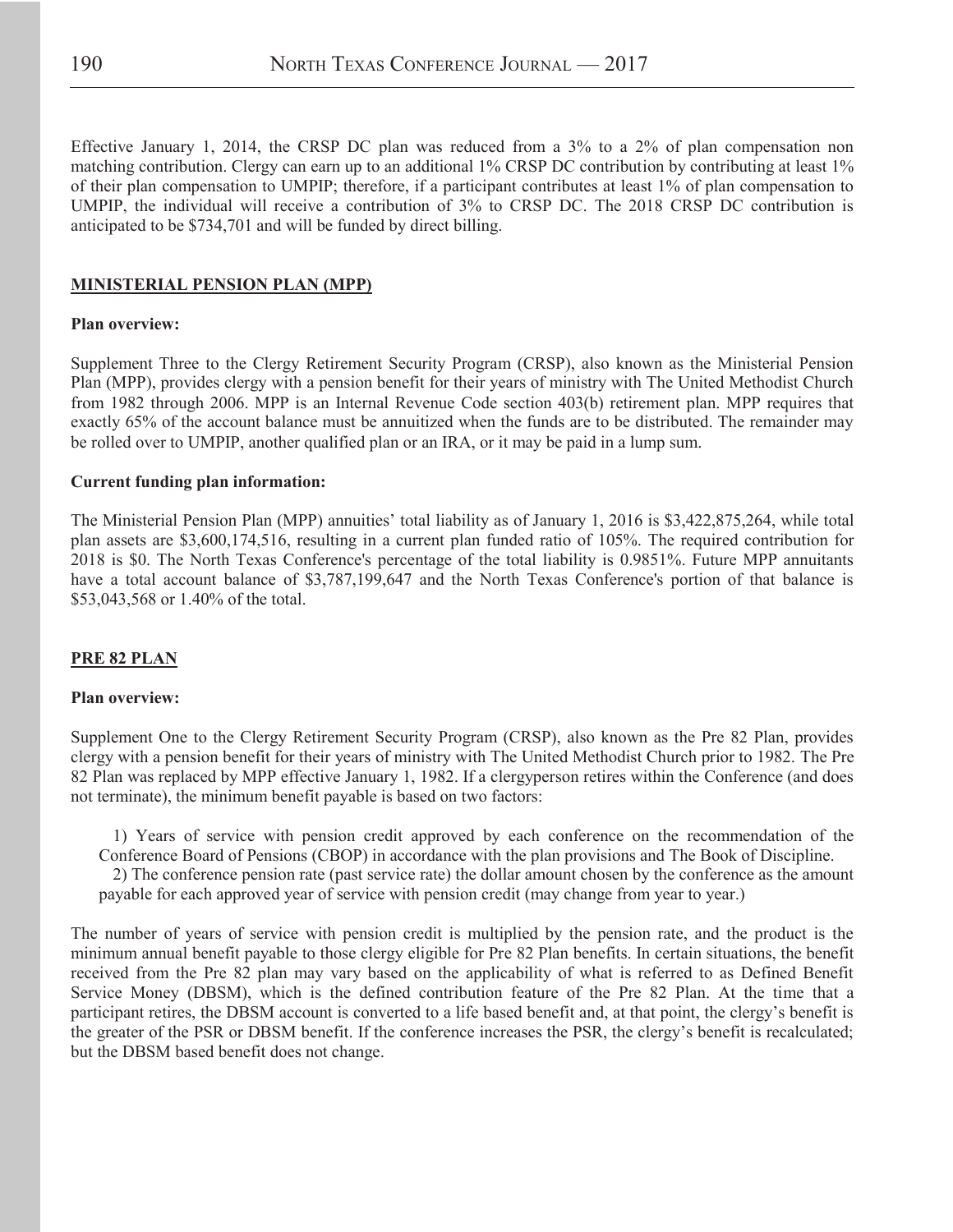#### **Current funding plan information:**

The 2018 PSR recommended to the North Texas Conference will be \$765, representing a 0.3% increase from the 2017 rate. The conference expects future annual increases to be approximately 2.50%.

The contingent annuitant percentage is recommended to remain at the 70% level.

The rationale for these changes is Approved PSR rate is based on COLA rate published every October. The October 2016 rate resulted in a PSR of \$765 instead of the \$782 rate based on an estimated 2.5 increase.

#### **ACTIVE HEALTH BENEFIT PROGRAM**

#### **Program Overview:**

The North Texas Conference offers the following active health benefit to its active eligible participants: Self-Funded - HealthFlex.

#### **Current funding plan information:**

The total cost of the program for 2018 is anticipated to be \$5,643,334 and will be funded by direct billing. It is anticipated that increases for future years will average 4.50%.

The rationale for these changes is a changed defined contribution amount billed to church from the PPO rate to C2000 rate, resulting in a lower cost to the local church and the conference.

#### *Additional Plan Sponsor Funded Coverage* (if applicable)

The North Texas Conference has elected to provide health benefits coverage to the following groups during periods where without plan sponsor-funded premiums the participants would not be provided coverage or benefits (all figures as of 12/31/2016):

1. Clergy or lay on disability (Including pending disability): 4 participants at an estimated cost of \$82,848.

The projected annual cost as of 12/31/2018 for additional plan sponsor funded coverage is \$45,236.

#### **POST RETIREMENT MEDICAL BENEFIT PROGRAM (PRM)**

#### **Program Overview:**

The North Texas Conference currently offers OneExchange for Post Retirement Medical coverage.

#### **Current funding plan information:**

The plan sponsor's intention for 2018 is to retain current plan benefit. PRM benefits provided are as follows:

Based on the most recent PRM valuation dated 12/31/2016, the following is the funded position of the PRM benefits:

| 1. Expected Post Retirement Obligation (EPBO) net plan sponsor cost    | \$13,960,472 |
|------------------------------------------------------------------------|--------------|
| 2. Accumulated Post-Retirement Obligation (APBO) net plan sponsor cost | \$10,769,668 |
| 3. Assets (in plan and outside) designated for PRM                     | \$15,000,000 |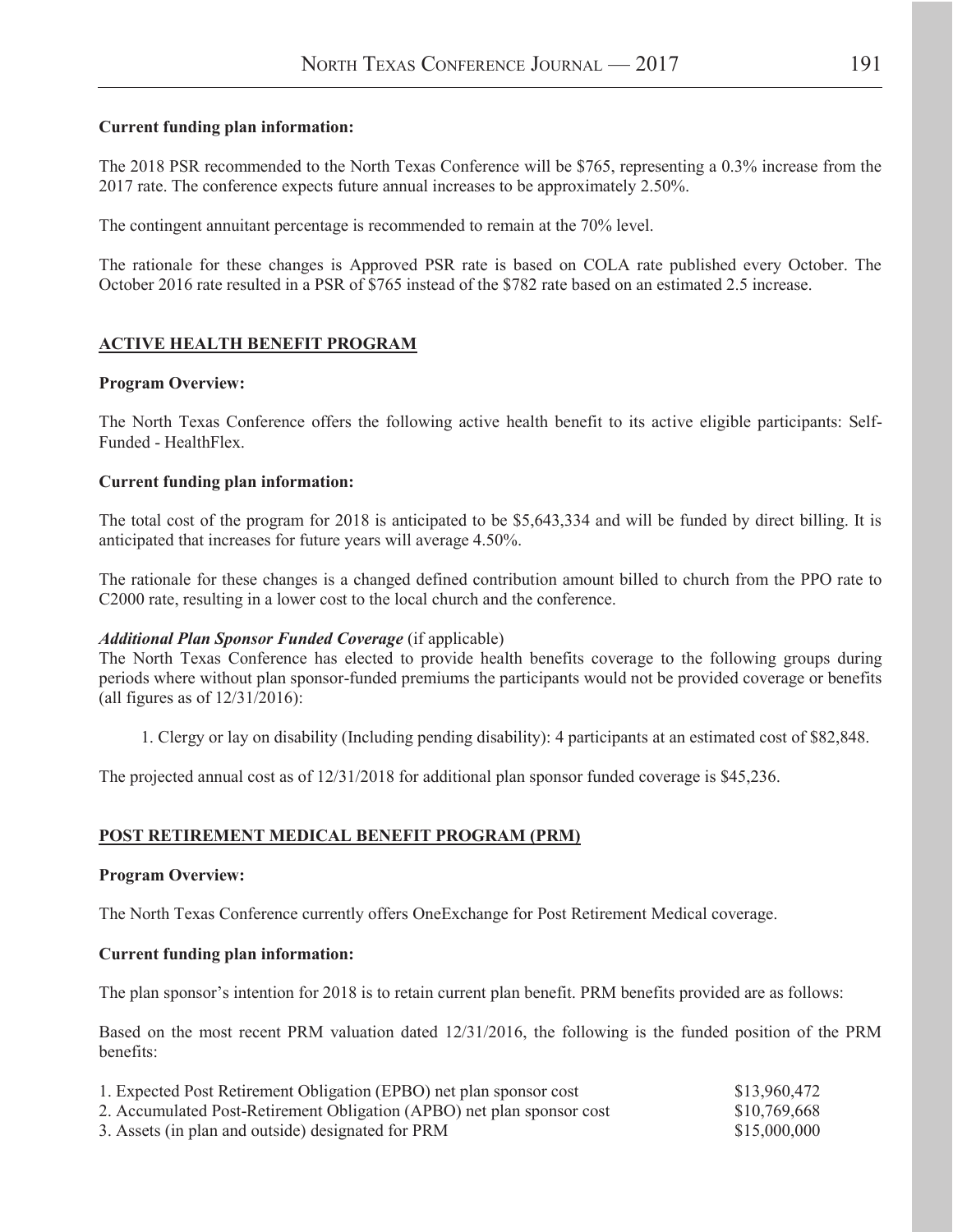| 4. Service cost (SC) net plan sponsor cost | \$327,810   |
|--------------------------------------------|-------------|
| 5. Unfunded APBO, [3. - 2.]                | \$4,230,332 |
| 6. Number of annual payments               | 20          |
| 7. Portion of unfunded APBO, [5. / 6.]     | \$0         |
| 8. Ongoing funding contribution, $[4, +7]$ | \$327,810   |

Future increases/decreases to the assets or APBO will be funded over the duration of the program as calculated in the PRM valuation report, or five years if not available.

These values are based on a 4.10% long term discount rate, a 0.00% long term expected rate of return on assets, and a valuation year medical trend (inflation rate) of 6.50% with an ultimate medical trend (inflation rate) of 5.00%, beginning in 2019.

In addition to the PRM funding contribution listed above, the projected annual plan benefit cost for 2018 (subsidies, HRAs, claims or premiums) is \$398,456.

#### **COMPREHENSIVE PROTECTION PLAN (CPP)**

#### **Plan Overview:**

The Comprehensive Protection Plan (CPP) provides death, long term disability and other welfare benefits for eligible clergy of The United Methodist Church and their families. It is an Internal Revenue Code 414(e) "church plan" funded by plan sponsor insurance premiums. Generally, clergy are eligible to participate in CPP if they satisfy the eligibility requirements, including full time appointment with plan compensation of at least 25% of the Denominational Average Compensation (DAC). Plan sponsors may elect to cover participants with three quarter time appointments and/or to continue to cover clergy who, due to certain leaves or appointments, are not otherwise eligible to continue coverage.

The CPP adoption agreement executed by the North Texas Conference contains its elections to cover or not to cover categories mentioned above.

#### **Current funding plan information:**

For 2018, the North Texas Conference has an expected required contribution to the Comprehensive Protection Plan of \$0. The anticipated average increase in future years is expected to be 2.50% per year due to expected inflation rates. The North Texas Conference will continue to apportion the CPP premium as in years past through the two year deferral of premiums offered by Wespath. The funds apportioned for CPP will be placed in the Retiree Medical Reserve account to cover short term market losses.

#### **UNITED METHODIST PERSONAL INVESTMENT PLAN (UMPIP) FOR LAY AND CLERGY**

#### **Plan Overview:**

The United Methodist Personal Investment Plan (UMPIP) is an Internal Revenue Code section 403(b) defined contribution retirement savings plan for clergy and lay employees of The United Methodist Church and affiliated organizations. Participants may make before tax, Roth and/or after tax contributions through payroll deductions. Participant contributions, various optional plan sponsor contributions and investment earnings comprise the individual's retirement account balance.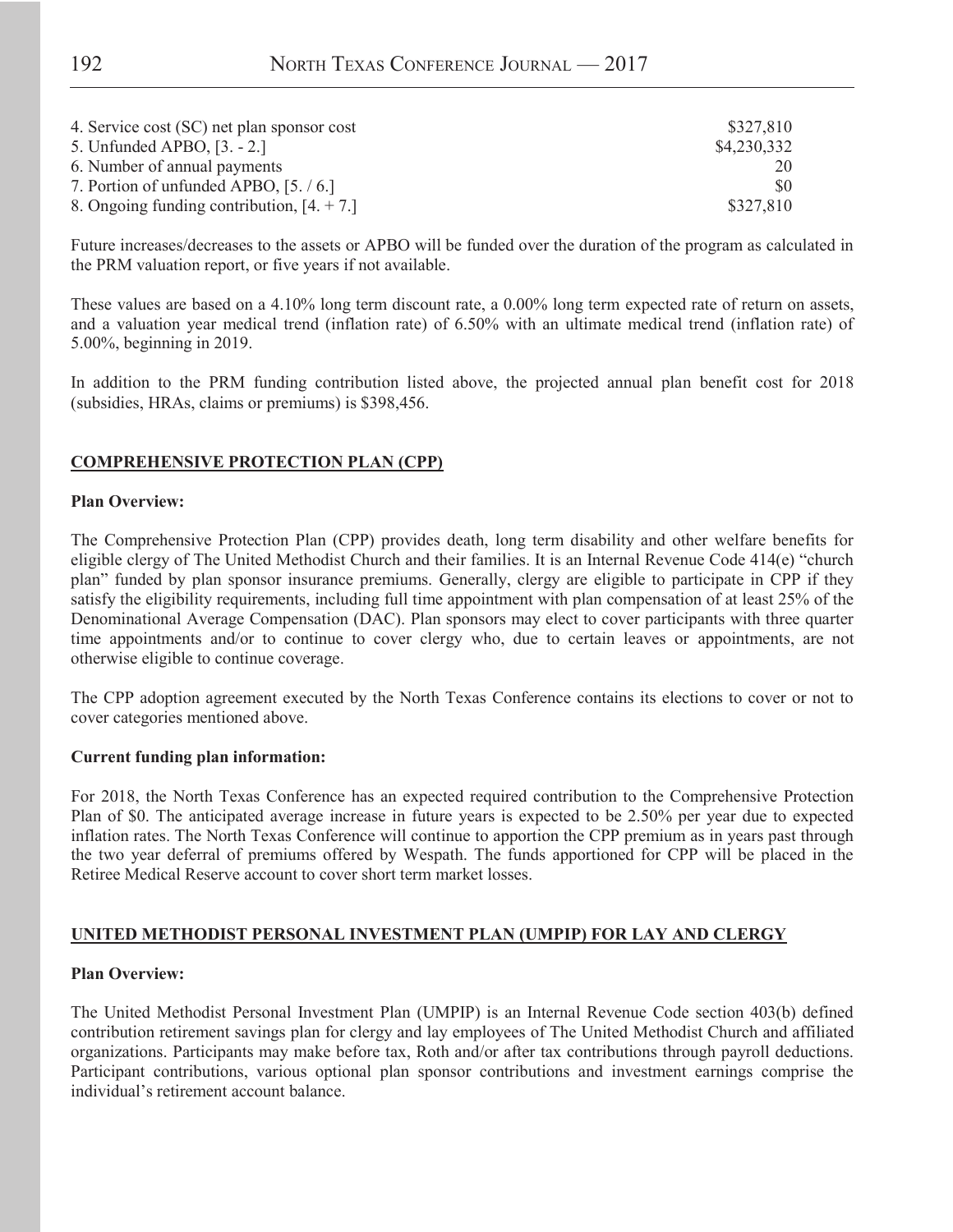#### **Current funding plan information:**

Conference office lay employees working an average of 32 hours per week or more are eligible after 0 months for a plan sponsor funded pension contribution of 6% of salary. Lay employees are encouraged to make contributions toward their retirement through payroll deductions to the UMPIP. The conference's estimated contribution for 2018 is \$71,882 and will be funded via: apportionments.

The North Texas Conference, as of January 1, 2018 is planning on sponsoring the UMPIP for clergy serving full time and are eligible for a pension contribution of 3% of salary. The conference's estimated contribution for 2018 is \$239,172 and will be funded via direct billing.

#### **OTHER DEFINED BENEFIT (DB) OBLIGATIONS**

#### **Plan Overview:**

The North Texas currently offers the following DB benefit(s): Perkins Grants for Need per Endowment. The estimated contribution for 2018 is \$80,000 with the funding sources to be: Perkins Trust Income. The anticipated average increase in future years is expected to be 0.00% per year due to this benefit is funded by the earnings on the Perkins Trust and will not be greater than the amount earned on said endowment. Therefore this amount will change year to year based on earnings. The liability associated with this benefit is estimated to be \$80,000 based on a discount rate of 5.00 %.

#### **Plan Overview:**

The North Texas currently offers the following DB benefit(s): Retiree Medical Emergency. The estimated contribution for 2018 is \$3,360 with the funding sources to be: Perkins Trust. The anticipated average increase in future years is expected to be 5.00% per year based on the ultimate health care cost trend rate. The liability associated with this benefit is estimated to be \$80,000 based on a discount rate of 5.00 %.

#### **CONCLUSION**

The 2018 Comprehensive Benefit Funding Plan and this summary document incorporates, to the best of our understanding, the North Texas' s obligations and funding requirements of the benefits provided to the clergy and laity of the North Texas Conference.

### **LA 9**

#### **FINANCE AND ADMINISTRATION**

**FROM:** Council on Finance and Administration

#### **INTRODUCTION**

The North Texas Conference had an excellent payout of 95.4% of our total apportionments for 2016.

We celebrate that 244 out of 292 churches with apportionments paid 100%. We once again recognize the NORTHWEST District for achieving 100% payment for the 25th year in a row! These pastors, lay leader and District Superintendent Marvin Guier are to be commended!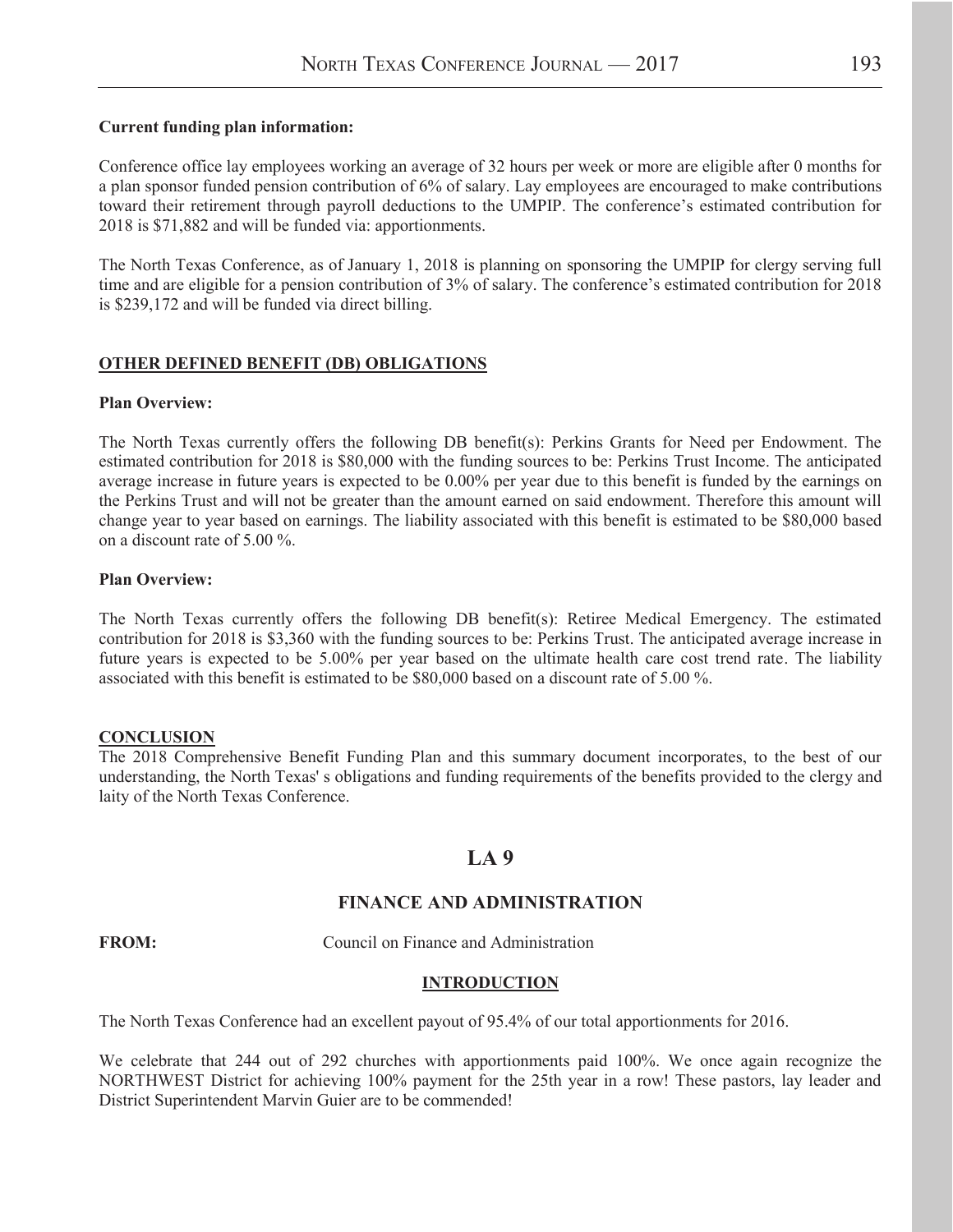The total paid for apportionments was \$11,803,139 and the total paid for all benevolent causes beyond the apportionment was an additional \$812,643.

While the Council recommends that local churches strive to designate at least 25% of their total annual budgets for causes beyond their churches, it is expected that apportionments be given first claim by churches in their beyond-the-local church payments, with advance specials and other benevolences viewed as second-mile giving.

The Council continues to expect 100% payout of our apportionments and urges every church to take seriously the recommended ten-month payment plan in which 10% of the annual apportionment amount is remitted monthly. Without doubt, making monthly payments beginning in January or February is an important step in paying apportionments in full.

Paragraph 622 of the 2016 *Discipline* states that the Board of Pension and Health Benefits apportionment, the Episcopal Fund, the District Superintendents Fund, and Equitable Compensation are apportioned funds which are to be paid on the same schedule as the pastor's salary is paid. The Cabinet joins the Council in urging each church to adhere to this mandate monthly.

All churches are also encouraged to make contributions to their District Second Mile Fund. This is an important way to assist districts and the conference as a whole to achieve 100% payment of our total apportionments.

The Council and the Conference Treasurer continue to update reports in order to provide the information conference leaders and members expect in a more open and transparent way. The Council takes seriously its fiduciary responsibility and is working with conference leaders to ensure faithful and effective stewardship of conference funds.

#### **END-OF-YEAR 2016 FINANCIAL OVERVIEW**

- 1. The 2016 apportionment payout was 95.4%.
- 2. The total unrestricted and board designated cash held by the conference treasurer at the end of 2016 was \$952,058. The conference treasury held \$952,058 in the operating account, \$5,644,388 in reserves at the Texas Methodist Foundation, and an additional \$25,012,006 in deposits at the General Board of Pension and Health Benefits (Wespath). The deposits at Wespath are designated for pensions and the retiree medical liabilities. As of the end of 2016, we now hold the reserves to fully fund our Past Service liabilities on a funding basis.
- 3. The 2016 financial reports may be found in the Conference Reports of this workbook.

#### **FURTHER INFORMATION**

#### A. Fidelity Bond for Local Churches

Beginning in 2007, with the establishment of our Conference-Wide Property & Liability Insurance Program through PACT, a \$100,000 Employee Dishonesty (Crime) Bond was established to cover those persons authorized to handle funds in every church in the Annual Conference. Effective April 1, 2012, we placed our insurance coverage with McQueary, Henry, Bowles, and Troy (MHBT). We continue to provide the \$100,000 Employee Dishonesty (Crime) Bond in our current insurance program.

#### B. Electric Aggregation Program

Electric utilities in the state of Texas were deregulated effective January 1, 2002. Deregulation offered the opportunity for the churches of the North Texas Conference to join together to purchase electricity. With the encouragement of CF&A, a group of large churches in the conference initiated an effort to secure a group contract for the purchase of electricity. All of the churches of the conference have been invited to participate in this effort.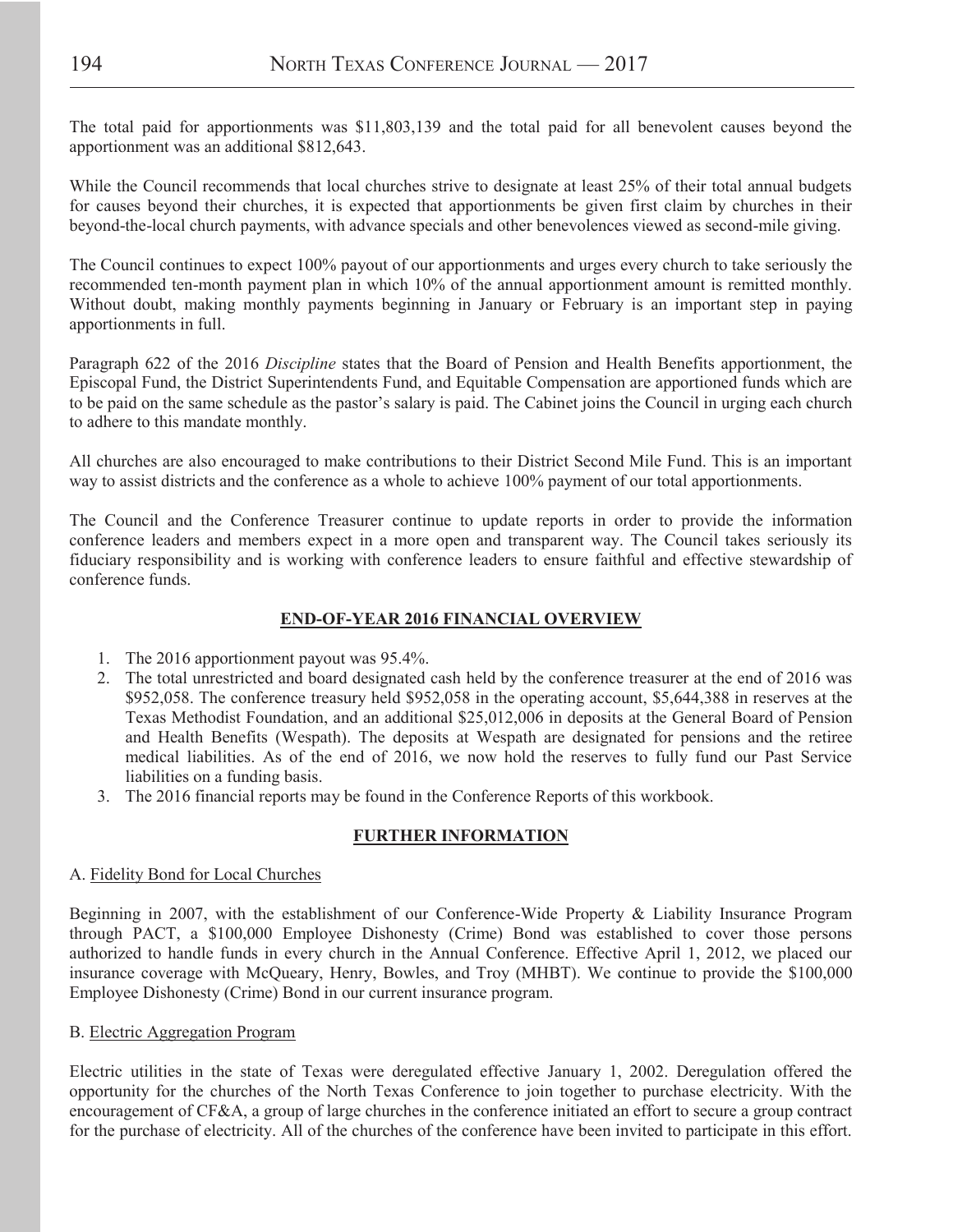The program will enter its sixth aggregate contract this July and continues to be beneficial to the approximately 108 participating churches.

Effective July 1, 2015, we entered into an electrical aggregate contract for a 48 month negotiated rate of .0509 per kWh through July 2019. Beginning in 2019, the price will drop to .041 cents per kWh.

#### C. Conference-Wide Property & Liability Insurance Program

In response to requests for help from several local churches and after a great deal of study and discussion over many years, the 2006 Annual Conference session voted to establish a conference-wide property and liability insurance program through the group captive established by GCFA known as UM PACT. State regulations governing group captives required each annual conference to provide a capital contribution to the captive.

In April of 2011, GCFA created United Methodist Insurance (UMI) as a single parent captive with the intent of providing greater insurance coverage opportunities and savings. By the end of the second quarter of 2012, UMI assumed all of the assets and liabilities of the UM PACT program and retained its risks and coverage. Although the North Texas Conference is no longer participating in the UMI program, we do continue to have an asset in the form of a surplus note of approximately \$449,000 held with UMI from our capital contribution. We expect this contribution to eventually be returned to our conference.

In 2011, the unusually high loss experience over the preceding five years led to a premium increase of 23% over the previous year along with an increase in deductibles from a flat \$1,000 across the board to a wind and hail damage deductible of 2% per building with a cap of \$50,000 per building per occurrence on our October 1, 2011 insurance renewal with UMI. Under the direction of the Bishop, the Core Leadership Team, and the Council on Finance and Administration (CFA), an Insurance Advisory Team (IAT) was created to negotiate this program on behalf of the churches of the North Texas Conference. The initial IAT was a six member task force composed of experienced property and liability insurance professionals who were not current broker/agents, directors, or otherwise beneficiaries of any sort of insurance carrier so that they might act on behalf of the churches of the North Texas Conference without any conflict of interest. Over the course of the next several months, the IAT entered into negotiations with UMI over our existing insurance programs. In addition, they secured the services of a local commercial broker, MHBT, in order to obtain a competitive bid on our lines of coverage.

In 2011, the IAT presented to CFA their recommendation that we move all lines of property and liability insurance coverage to MHBT. CFA voted unanimously to accept the recommendation of the IAT and to ask that this short term task force be an ongoing advisory team tasked with the work of review and continued negotiation of our insurance needs, reporting directly to CFA. The actions of the 2012 General Conference moved that oversight responsibility to the Board of Trustees. CFA continues to receive updated reports on the status of this program.

Fortunately for our churches, the Property and Liability insurance was moved to a new carrier on April 1, 2012. On April 3, 2012 the Dallas area experienced the eighth most expensive storm in the last forty years of Texas weather history. And on June  $16<sup>th</sup>$ , the Dallas area was again hit with what proved to be the fifth most expensive insurance loss for Texas. Both of these storms ranked above the Bastrop Wildfires in terms of total losses for the insurance industry. Had we remained under our previous carriers, our churches would have experienced deductibles of approximately \$1,405,611 on the hail claims alone based on the 2% of building value deductible. Instead, our churches paid a total of \$74,260 in 2012 deductibles on these same losses under our new insurance policy. We are facing a very hard market for property insurance lines due to the recent storms, particularly in Dallas and Wichita Counties. The Insurance Advisory Committee is working very hard to provide our churches with coverage that protects their ministry dollars.

Our loss experience in 2013 improved significantly, resulting in a smaller than expected increase in premiums for the 2014-2015 year. Although we experienced significant storms in 2014 and related hail losses, the restructuring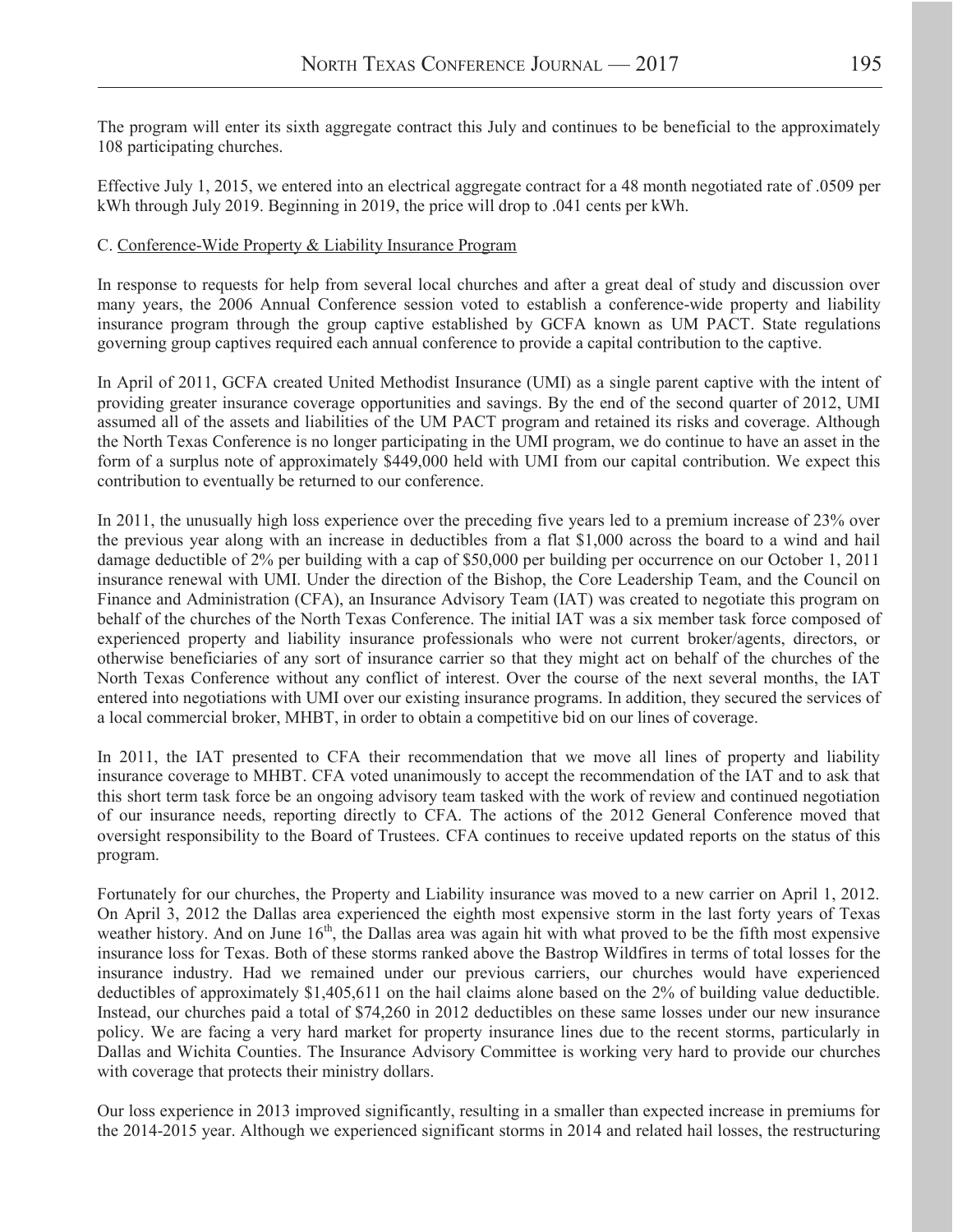of the insurance program that allows the conference to cover more of the first dollar losses allowed us to keep the increase in property insurance to an average of just under 5%. We did experience larger increases in General Liability and Auto causing an overall increase of just under 8% for the 2015-2016 year.

The 2015-2016 year turned out to be very costly with historic floods in the spring, December tornadoes, numerous hail storms, and two churches burning to the ground. In spite of such catastrophic damages, the Self-Insured Retention allowed the conference to keep the overall increase in property insurance at slightly less than a 4% increase.

The 2016 -2017 year also turned out to be very costly with hail storms in the spring of 2016, and again in March of 2017. These storms included baseball and softball sized hail that damaged churches from Wichita Falls to Collin County. Fortunately, Dallas County fared a little better this year. The total increase to the churches for 2017-2018 was just under 7%, which included a 15% increase in property but significant decreases in liability and worker's comp.

Because of continuing concern over the vulnerability of our churches in today's litigious society and realizing that all of the other churches are at risk when some are without adequate coverage or limits, the Council is convinced that a mandatory conference wide program is the best way to protect all North Texas Conference churches in case of property losses or issues leading to liability claims. The Council desires to do everything possible to keep our churches out of harm's way and to enhance our protection of ministry and mission.

#### D. Pre-1982 Pension Liability

The *2016 Discipline* requires the submission of an annual comprehensive funding plan for all of our benefit liabilities including our pre-1982 pension liability. (See Board of Pension and Health Benefits Conference legislative items for the presentation of our Comprehensive Funding Plan as it was approved by both the Conference and General Boards of Pension and Health Benefits.)

#### E. Retiree Medical Liability

A plan to address the conference's Retiree Medical Liability was adopted by the 2002 Annual Conference session and updated by the 2006 and 2008 Annual Conference sessions. A study group, under the leadership of Jerry Pinkerton, revisited our progress towards funding this liability in the fall of 2012. The Conference moved to OneExchange in 2013 as our connector to Retiree Supplemental Insurance coverage, resulting in a significant decrease in costs to both the retiree and the conference. (See the Board of Pension and Health Benefits report and legislation for more information.)

In 2015, an Economic Projection team was formed to re-evaluate our current funding of all liabilities, including the Retiree Medical Liability. The team recommended a reduction of \$115,000 in apportionments as the extensive study showed we would remain fully funded even if the market performed at 25% of assumed rates. This team met again in the summer of 2016 to monitor the funding of all of our liabilities and their impact on our apportionments. The team did not recommend any changes in the apportionment for 2018.

#### F. Salary, Benefits and Expenses for District Superintendents

As stated in the conference's Standing Rules, "the salary of a district superintendent shall be adjusted annually by the average percentage change in the base compensation of all full-time pastors appointed to serve local churches or appointments for which the conference is responsible." This policy was started in 2008, and called for a periodic review to confirm the increases maintain a salary level that falls at about 90% of the declension of salary packages of full-time elders. The Council on Finance and Administration reviewed the policy in the spring of 2014 and determined that the current formula is maintaining the status set by the Annual Conference in 2008.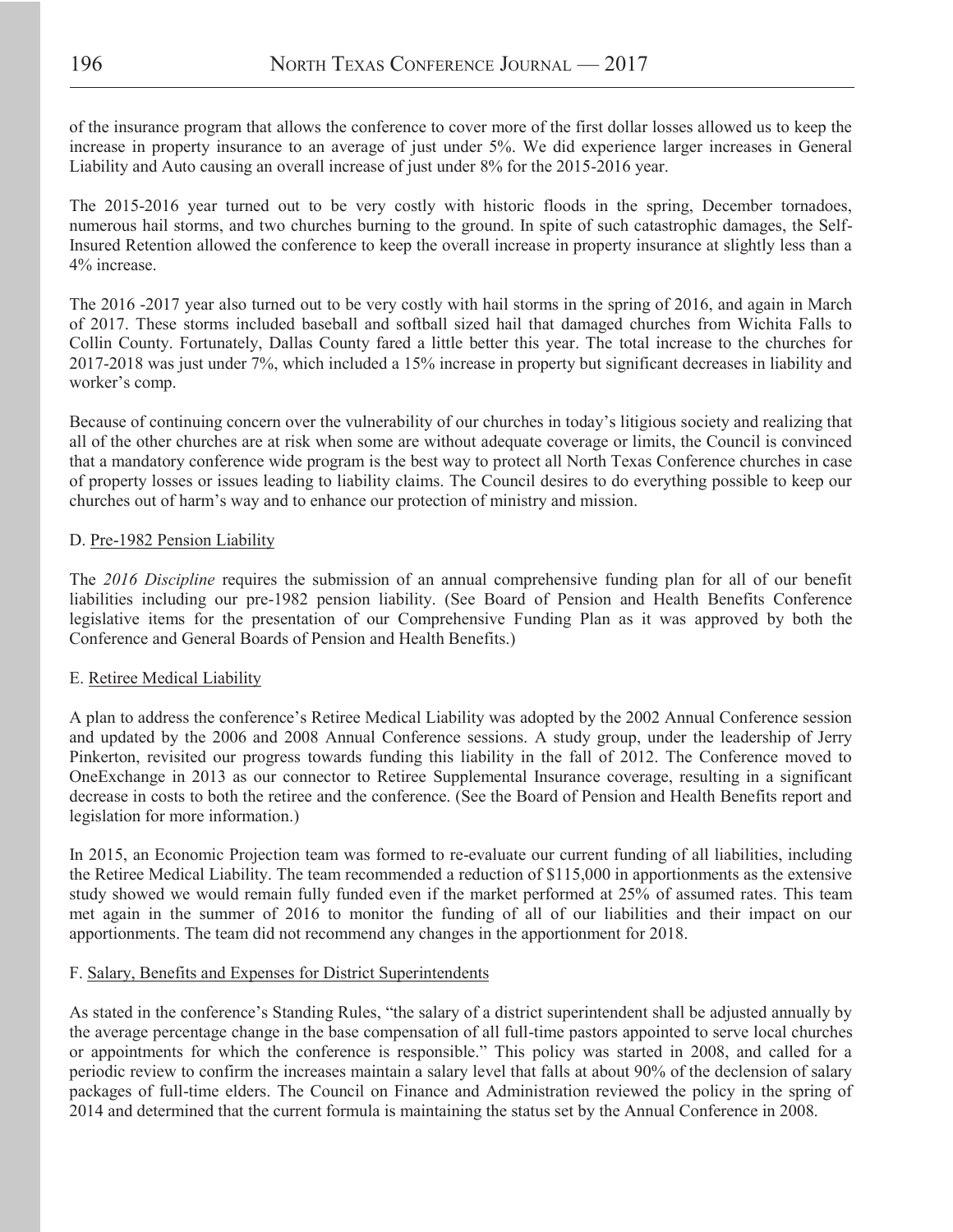Therefore, the amount of change called for in accordance with the policy for 2018 is a 1.93% increase, which brings the salary to \$117,270. Parsonages or a Housing Allowance are provided by the districts. Utilities are reimbursed by voucher. Travel and other business expenses are reimbursed through an Accountable Reimbursement plan.

#### **RECOMMENDATIONS FOR LEGISLATIVE ACTION**

#### **I AUDITOR FOR THE CONFERENCE TREASURY**

The Council recommends Ratliff Associates as the auditing firm for the Conference Treasury for the 2017 audit.

#### **II. 2018 APPORTIONMENT BUDGET RECOMMENDATION**

#### BACKGROUND:

CFA has worked diligently to contain the total apportionment budget, accomplishing a net reduction of 5.6% for the past nine years since 2008. We had an essentially "flat" increase in apportionments of 0.3% for 2012, a slight decrease in 2013 of 0.6%, an increase of 1.5% for 2014, and a 1.5% increase for 2015, a 1.5% increase in 2016, and a .96% increase for 2017. CFA is recommending another 2.3% increase in apportionments to a total of \$12,035,528. The total budget remains lower than the amount apportioned in 2008.



Aside from General Conference and Jurisdictional Conference apportionments, the Episcopal Area fund and the District Superintendents Fund, the 2018 recommended apportionment budget is built around the four centers: (1) the Center for Leadership Development, (2) the Center for New Church Development and Congregational Transformation, (3) the Center for Missional Outreach, and (4) the Center for Connectional Resources.

The Center for New Church Starts is requesting a 5.1% increase for a total dollar amount of \$67,506. The Bishop and the Cabinet determined a need to focus on a program called SBC 21 (Strengthening the Black Church 2021). This three year program equips an individual to lead a conference in strategic planning centered on the needs of the black church.

The .8% increase in the request from the Center for Leadership Development results in a total dollar increase of \$13,966. A restructuring of the staff of the Center for Leadership Development along with a slight increase in apportionment funding is providing additional resources for the  $2<sup>nd</sup>$  year of the Go Camp ministry. This program is designed to serve children and youth in urban centers as well as outlying districts who are currently unable to attend our programs at Bridgeport and Prothro due to overcrowding and access. The first year was well received, and the center plans to expand the program.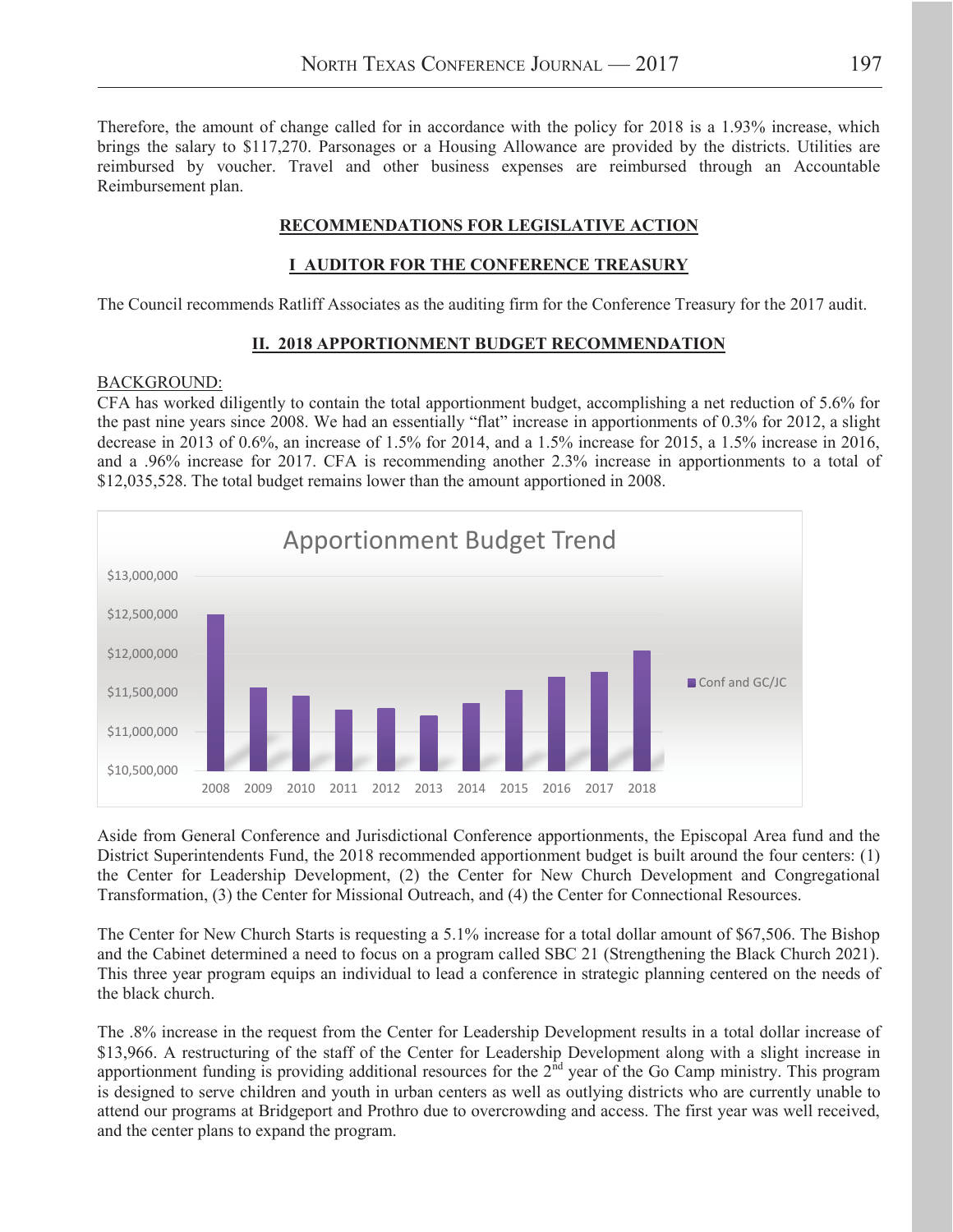The Center for Missional Outreach is requesting an additional \$72,699 in funding, primarily for additional administrative support for the understaffed Missional Outreach programs as well as a small increase for the Zip Code Connection. This translates to a 10.3% increase over the previous year's budget.

The Center for Connectional Resources is requesting a \$1,600 increase net for a .1% overall increase. The Center has taken on the funding of the CCLI licensing for all churches, camps, and Wesley Foundations in order to take advantage of a 30% discount to the local church. The cost of this license is around \$40,000. Most of this cost comes from adjustments in other line items including staff.

The staff budgets are aligned with their respective centers. According to NTC Standing Rule II.A.10, the District Superintendent base salaries are calculated with a 1.93% increase. Other staff raises averaged 2% including benefits.

The District Administration Fund budgets come from the District Conferences and are set at the District Conferences which are slated for May 21, 2017. They are not included in the total apportionment budget recommendation as they are not considered by CF&A. These apportionment items are billed to the churches within each district.

#### **2018 Apportionment Budget Recommendation**

|                                              |                  |                  |                  |                  | $\frac{0}{0}$ |
|----------------------------------------------|------------------|------------------|------------------|------------------|---------------|
|                                              | 2016 Budget      | 2016 Actual      | 2017 Budget      | 2018 Budget      | Change        |
| <b>GENERAL CONFERENCE APPORTIONMENTS (1)</b> |                  |                  |                  |                  |               |
| World Service                                | 1,795,087        | 1,682,370        | 1,845,215        | 1,900,998        |               |
| MEF - Global                                 | 462,217          | 433,193          | 467,421          | 481,553          |               |
| <b>MEF- North Texas Conference</b>           | 154,072          | 144,398          | 155,807          | 160,517          |               |
| <b>Black College Fund</b>                    | 245,844          | 230,407          | 248,600          | 256,115          |               |
| Africa University Fund                       | 55,034           | 51,578           | 55,636           | 57,318           |               |
| Interdenominational Coop                     | 48,222           | 45,194           | 48,741           | 50,214           |               |
| General Administration Fund                  | 216,729          | 203,120          | 219,104          | 225,728          |               |
| Episcopal Fund                               | 578,666          | 578,666          | 546,443          | 562,963          |               |
| <b>Sub-Total</b>                             | 3,555,871        | 3,368,926        | 3,586,967        | 3,695,406        | $3.0\%$       |
| <b>JURISDICTIONAL CONFERENCE (2)</b>         |                  |                  |                  |                  |               |
| Lydia Patterson Institute                    | 73,244           | 68,645           | 72,897           | 72,897           |               |
| Mt. Sequoyah Assembly                        | 17,515           | 7,541            | $\boldsymbol{0}$ | $\boldsymbol{0}$ |               |
| Jurisdiction Administration Fund             | 34,304           | 32,150           | 38,258           | 38,258           |               |
| <b>Jurisdictional Reserves</b>               | $\boldsymbol{0}$ | $\boldsymbol{0}$ | 6,660            | 6,660            |               |
| <b>Sub-Total</b>                             | 125,063          | 108,336          | 117,815          | 117,815          | $0.0\%$       |
| <b>TOTAL</b>                                 | 3,680,934        | 3,477,262        | 3,704,782        | 3,813,221        | 2.9%          |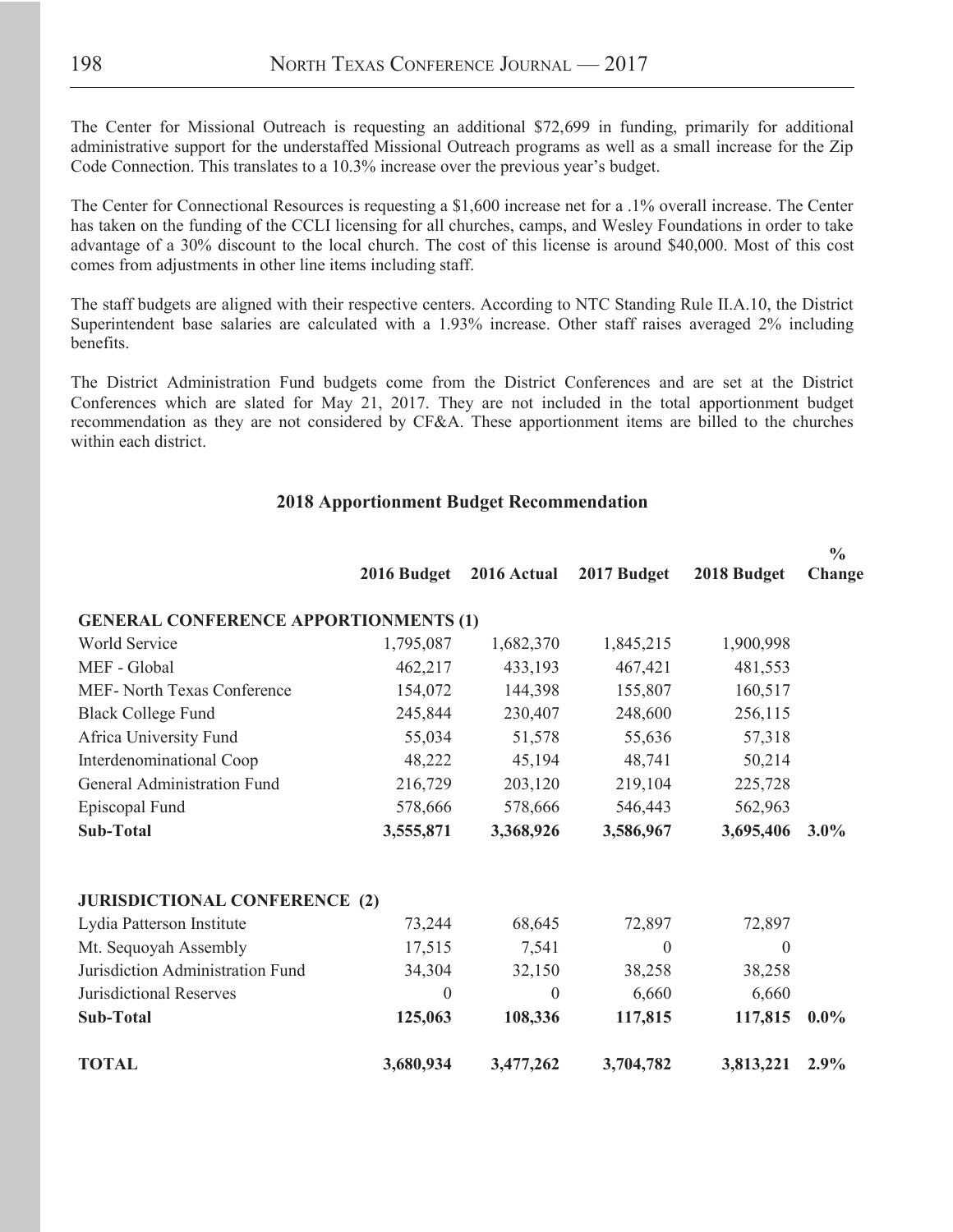|                                                                    |             |                  |                  |                  | $\frac{0}{0}$ |  |  |  |
|--------------------------------------------------------------------|-------------|------------------|------------------|------------------|---------------|--|--|--|
|                                                                    | 2016 Budget | 2016 Actual      | 2017 Budget      | 2018 Budget      | Change        |  |  |  |
| <b>CENTER FOR NEW CHURCH STARTS AND CONGREGATIONAL DEVELOPMENT</b> |             |                  |                  |                  |               |  |  |  |
| Administration                                                     | 15,000      | 10,446           | 15,000           | 15,000           |               |  |  |  |
| Staff                                                              | 357,748     | 384,168          | 391,000          | 468,288          |               |  |  |  |
| Training                                                           | 51,000      | 26,331           | 51,000           | 51,000           |               |  |  |  |
| New Church Coaching/Consulting                                     | 31,000      | 12,745           | 31,000           | 31,000           |               |  |  |  |
| Mission Insight                                                    | 8,856       | 8,856            | 8,856            | 8,856            |               |  |  |  |
| Healthy Church Initiative                                          | 98,000      | 106,962          | 147,850          | 147,850          |               |  |  |  |
| Future at the Crossroads                                           | 30,000      | $\boldsymbol{0}$ | 30,000           | 30,000           |               |  |  |  |
| New Church Starts                                                  | 716,365     | 565,817          | 648,782          | 639,000          |               |  |  |  |
| <b>Release of Reserves</b>                                         | (23,000)    | $\boldsymbol{0}$ | $\boldsymbol{0}$ | $\boldsymbol{0}$ |               |  |  |  |
| <b>TOTAL</b>                                                       | 1,284,969   | 1,115,325        | 1,323,488        | 1,390,994        | 5.1%          |  |  |  |
|                                                                    |             |                  |                  |                  |               |  |  |  |
| <b>CENTER FOR LEADERSHIP DEVELOPMENT</b>                           |             |                  |                  |                  |               |  |  |  |
| Administration                                                     | 26,850      | 31,704           | 24,900           | 24,900           |               |  |  |  |
| Staff                                                              | 451,349     | 443,154          | 536,362          | 485,153          |               |  |  |  |
| Board of Ordained Ministry                                         | 47,470      | 50,904           | 48,470           | 58,470           |               |  |  |  |
| Board of Laity                                                     | 7,500       | 9,475            | 7,500            | 7,500            |               |  |  |  |
| Faith & Leadership Formation                                       | 41,500      | 25,368           | 41,500           | 41,500           |               |  |  |  |
| <b>Texas Methodist Colleges</b>                                    | 55,000      | 51,546           | 55,000           | 55,000           |               |  |  |  |
| Effective & Fruitful Leaders Program                               | 19,826      | 25,720           | 25,826           | 26,500           |               |  |  |  |
| <b>Conflict Management</b>                                         | 15,250      | 9,385            | 15,500           | 15,500           |               |  |  |  |
| Campus Ministries (4)                                              | 560,031     | 522,041          | 537,777          | 537,777          |               |  |  |  |
| <b>Equitable Compensation</b>                                      | 54,764      | 68,492           | 54,764           | 54,764           |               |  |  |  |
| Pastoral Interims and Transitions                                  | 136,602     | 103,283          | 140,000          | 140,000          |               |  |  |  |
| <b>Emerging Leadership Programs</b>                                | 60,000      | 35,981           | 40,000           | 40,000           |               |  |  |  |
| Leadership Dev Standing Committee                                  | 3,000       | 2,986            | 3,000            | 3,000            |               |  |  |  |
| Bridgeport Camp Program                                            | 213,050     | 202,398          | 213,050          | 213,050          |               |  |  |  |
| Prothro Camp                                                       | 100,000     | 95,000           | 100,000          | 100,000          |               |  |  |  |
| <b>Urban Camping Ministries</b>                                    | 56,000      | 57,375           | 17,500           | 32,500           |               |  |  |  |
| <b>SEEK Camp</b>                                                   | 52,000      | 40,977           | 52,000           | 52,000           |               |  |  |  |
| Less Release from Reserves                                         | (131,000)   | (140, 882)       | (59, 501)        | (20,000)         |               |  |  |  |
| <b>TOTAL</b>                                                       | 1,769,192   | 1,634,907        | 1,853,648        | 1,867,614        | $0.8\%$       |  |  |  |
|                                                                    |             |                  |                  |                  |               |  |  |  |
| <b>CENTER FOR MISSIONAL OUTREACH</b>                               |             |                  |                  |                  |               |  |  |  |
| Staff                                                              | 278,558     | 268,609          | 284,129          | 350,978          |               |  |  |  |
| Zip Code Connection                                                | 200,000     | 277,678          | 210,000          | 230,000          |               |  |  |  |
| <b>Advisory Team</b>                                               | 19,275      | 18,686           | 20,000           | 18,700           |               |  |  |  |
| Christian Unity & Interreligious                                   |             |                  |                  |                  |               |  |  |  |
| Concerns                                                           | 2,500       | $\boldsymbol{0}$ | 1,500            | 1,500            |               |  |  |  |
| Church & Society                                                   | 9,500       | 7,705            | 4,500            | 4,500            |               |  |  |  |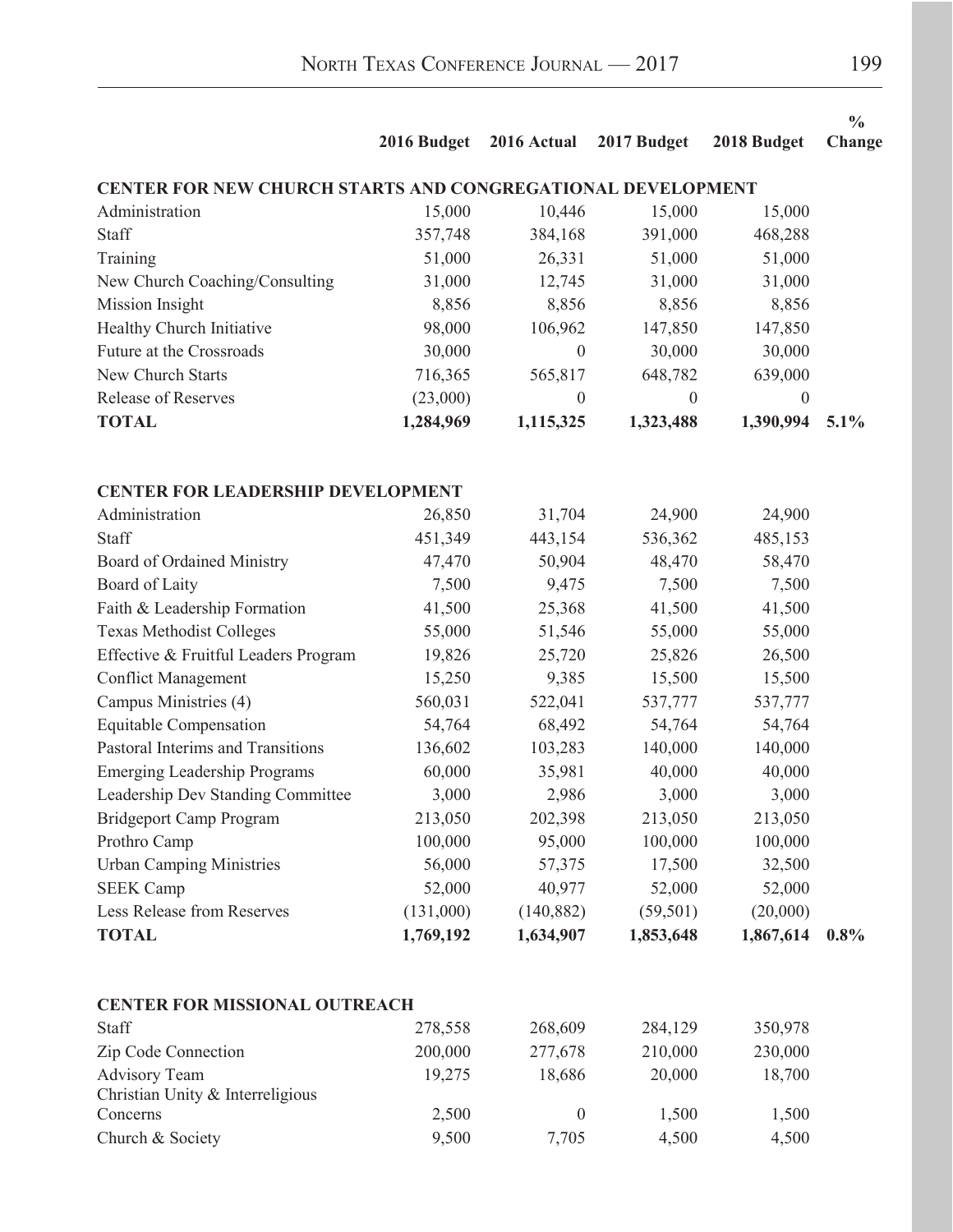|                                                                                           | 2016 Budget | 2016 Actual       | 2017 Budget       | 2018 Budget       | $\frac{0}{0}$<br>Change |
|-------------------------------------------------------------------------------------------|-------------|-------------------|-------------------|-------------------|-------------------------|
|                                                                                           |             |                   |                   |                   |                         |
| Ethnic Local Church Concerns                                                              | 121,917     | 102,310           | 132,600           | 119,750           |                         |
| <b>Global Ministries</b>                                                                  | 57,650      | 48,809            | 50,500            | 50,500            |                         |
| <b>TOTAL</b>                                                                              | 689,400     | 723,797           | 703,229           | 775,928           | $10.3\%$                |
| <b>CENTER FOR CONNECTIONAL RESOURCES</b>                                                  |             |                   |                   |                   |                         |
| Administration                                                                            | 157,200     | 154,689           | 170,500           | 169,000           |                         |
| Staff                                                                                     | 611,900     | 540,934           | 588,100           | 586,800           |                         |
| <b>Administrative Agencies</b>                                                            | 46,000      | 35,994            | 82,000            | 82,100            |                         |
| Annual Conference                                                                         | 109,770     | 80,518            | 105,000           | 100,000           |                         |
| <b>Ministry Center Operations</b>                                                         | 175,900     | 151,528           | 157,800           | 167,100           |                         |
| Ministry Center Debt Service                                                              | 260,000     | 248,040           | 260,000           | 260,000           |                         |
| Moving Fund                                                                               | 117,000     | 101,935           | 112,000           | 112,000           |                         |
| Board of Pension and Health Benefits                                                      | 1,683,700   | 1,546,248         | 1,579,300         | 1,579,300         |                         |
| <b>TOTAL</b>                                                                              | 3,161,470   | 2,859,886         | 3,054,700         | 3,056,300         | 0.1%                    |
| <b>EPISCOPAL OFFICE</b>                                                                   |             |                   |                   |                   |                         |
| Area Office                                                                               | 75,000      | 50,456            | 75,000            | 75,000            |                         |
| Episcopal Residence                                                                       | 32,000      | 32,800            | 32,000            | 32,000            |                         |
| <b>TOTAL</b>                                                                              | 107,000     | 83,256            | 107,000           | 107,000           | $0.0\%$                 |
| <b>COMMUNICATIONS</b>                                                                     |             |                   |                   |                   |                         |
| Administration                                                                            | 224,850     | 163,416           | 224,850           | 224,850           |                         |
| Staff                                                                                     | 204,497     | 205,787           | 205,613           | 205,613           |                         |
| <b>TOTAL</b>                                                                              | 429,347     | 369,203           | 430,463           | 430,463           | $0.0\%$                 |
| <b>DISTRICT SUPERINTENDENTS</b>                                                           |             |                   |                   |                   |                         |
| (3)<br>Staff                                                                              |             |                   |                   |                   |                         |
| Administration                                                                            | 491,820     | 494,556<br>52,659 | 500,795<br>84,000 | 510,008<br>84,000 |                         |
|                                                                                           | 85,500      |                   |                   |                   |                         |
| <b>TOTAL</b>                                                                              | 577,320     | 547,215           | 584,795           | 594,008           | 1.6%                    |
| <b>ANNUAL CONFERENCE TOTAL</b>                                                            | 8,018,698   | 7,333,589         | 8,057,323         | 8,222,307         | 2.0%                    |
| <b>GRAND TOTAL for GENERAL,</b><br><b>JURISDICATIONAL AND</b><br><b>ANNUAL CONFERENCE</b> | 11,699,632  | 10,810,851        | 11,762,105        | 12,035,528        | 2.3%                    |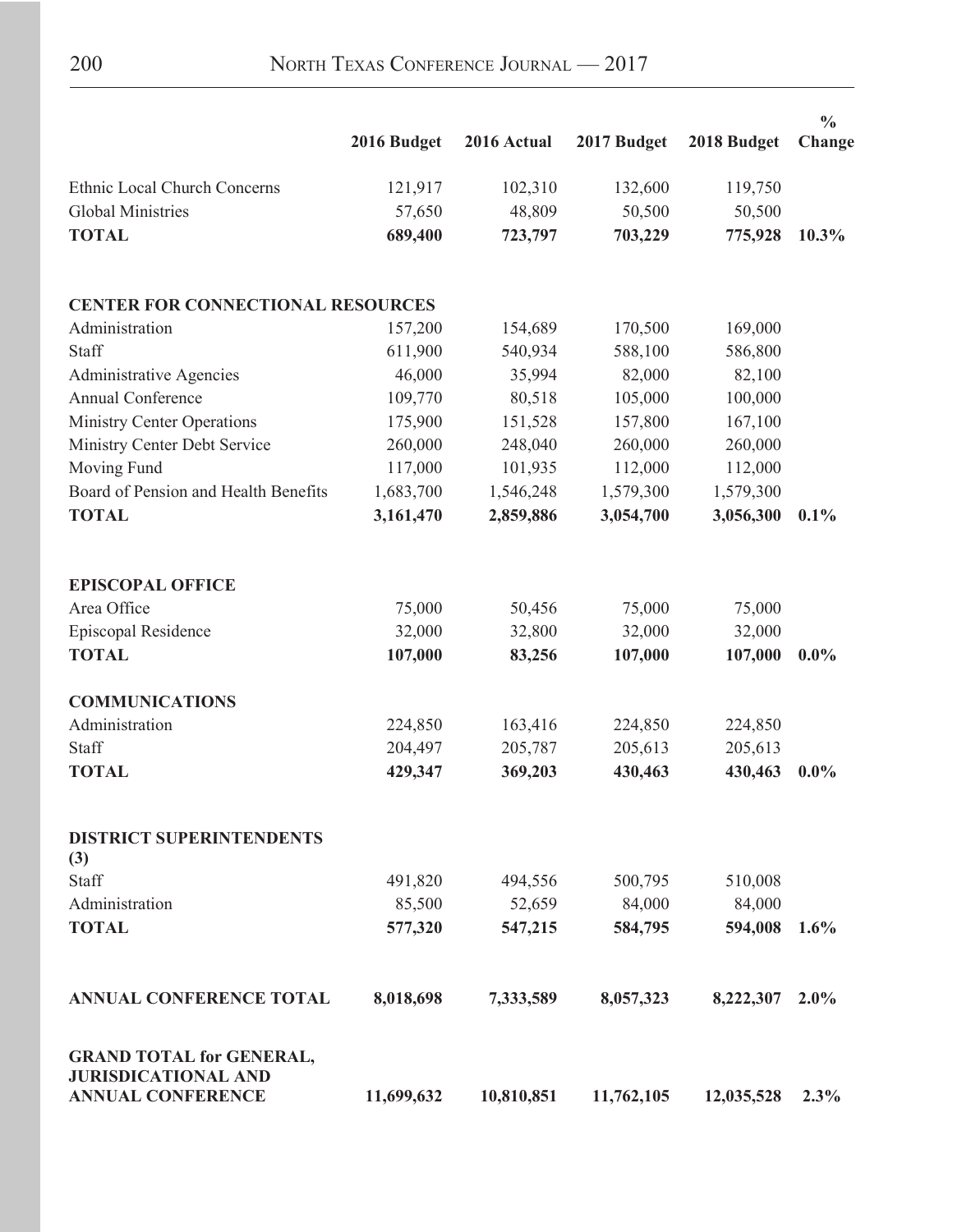#### **Notes:**

- 1. The General Conference apportionments are allocated to the annual conferences based on the expenditures of the annual conference, and adjusted for an income factor related to geographical area. The total increase in General Conference Apportionments is \$108,439 for a 3% increase.
- 2. The Jurisdictional apportionments are expected to remain the same for each of the four years of this quadrenium.
- 3. The amount of change in the DS level salary called for in the Standing Rules is 1.93%.

#### **GUIDELINES FOR APPORTIONMENTS FOR LOCAL CHURCHES**

- A. Formula for Two-Part Decimal: 1/3 membership and 2/3 finance
- B. Procedure for Computation of Decimal for Each Church:

The membership part is computed by dividing the total 2016 church membership of the Annual Conference (less discontinued churches and fellowships  $= 137,300$ ) into the 2016 membership of each church. This becomes the church's membership decimal.

The finance part is computed by adding the amounts of the operating expenses reported paid by each church in columns 48, 49, 51 – 53, and 55 - 57 of the 2016 Statistician's Report. (No funds reported in other statistical columns are included in this computation.) This total is then divided by the Conference total of these same columns (less discontinued churches and fellowships = \$86,829,483). This becomes the local church's finance decimal.

The finance decimal is doubled. The membership decimal is added to the doubled finance decimal. This total is divided by three to become the apportionment decimal.

- C. Procedure for Computation of Apportionments for Each Church: The apportionment decimal for each church is multiplied by the Conference total of each apportionment to determine the amount that each church is asked to pay toward the apportionment.
- D. Margin for Correction:

To assure that 100% of the amount of each apportionment will be distributed to the churches, no more than one quarter of one percent may be added to each apportionment when needed.

### **LA 10**

### **RESOLUTION CONCERNING COCHRAN CHAPEL UMC**

#### **FROM:** Commission on Archives and History

**WHEREAS** on the date of July 11, 1856, Nancy Jane Cochran gave by handwritten deed two acres of land that she had surveyed herself in Dallas County near what is now the southwest corner of Northwest Highway and Midway Road to the Methodist Episcopal Church South for the sum of \$1.00,

**THUS** making it possible for the two Methodist societies of Webb Chapel and Cedar Springs to merge and build a church that would be large enough to accommodate both societies in a location that was halfway between the two societies.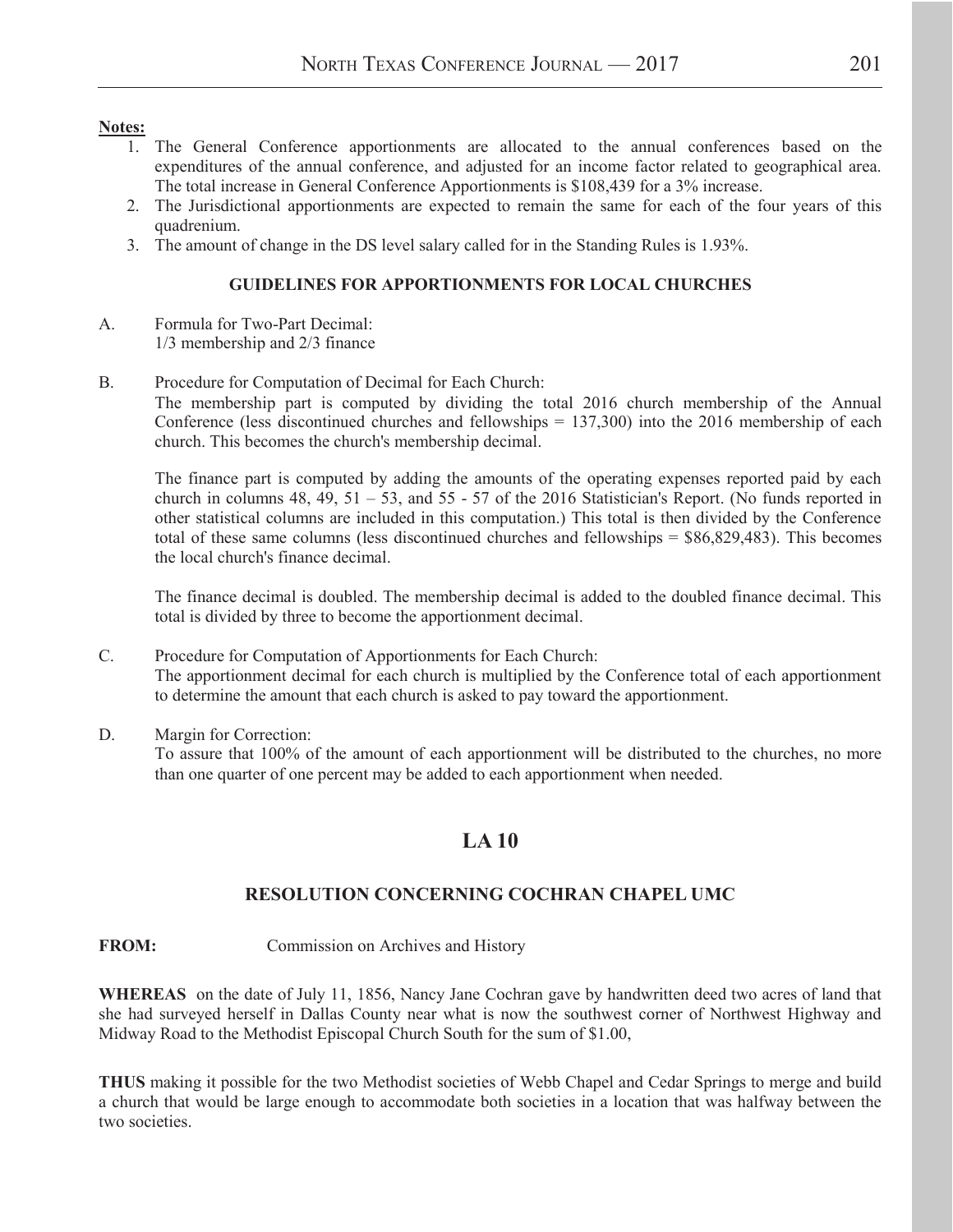**WHEREAS** this property became the first piece of deeded and dedicated church property in Dallas County,

**AND AS** this property continues to this day known as Cochran Chapel United Methodist Church, offering Jesus Christ to the world;

**AND IS RECOMMENDED** by the Commission on Archives and History for the North Texas Annual Conference United Methodist Church by email and telephone polling April 14, 2017 with 86% in favor.

**THEREFORE BE IT RESOLVED** by the North Texas Annual Conference meeting June 4-6, 2017 in Richardson, Texas, that "Cochran Chapel United Methodist Church be approved for application to the General Commission on Archives and History of the United Methodist Church for registration as a United Methodist Historic Site."

 $\mathcal{A}$  a.  $\mathcal{C}$ ilbus  $\mathcal{C}$ 

John W. Dillard, Chair, NTC Commission on Archives & History Date

### **LA 11**

### **DESIGNATION OF UMC OWNED PROPERTY AS CULTURAL, HISTORICAL, OR ARCHITECTURAL LANDMARK**

**FROM:** Annual Conference Board of Trustees

**BACKGROUND:** Paragraph 2512 of the *2016 Book of Discipline of the United Methodist Church* recommends the Annual Conference establish a policy for a local congregation to follow should the congregation voluntarily or involuntarily pursue a cultural, historical, or architectural landmark designation. These procedures are in place to protect the local congregation from excessive governmental entanglement in the management and repair of its facilities, and in the event the congregation seeks to relocate. The *Discipline* also seeks to protect the interest of the Annual Conference as a whole in the event the local church closes, in which case the property would need to be either sold or repaired such that the property could be used for worship by a new congregation.

**LEGISLATION: WHEREAS,** Paragraph 2512.7 of *The 2016 Book of Discipline of The United Methodist Church* directs that "the board [of trustees of the annual conference], after consultation with the conference commission on archives and history, . . . shall develop a policy for an annual conference response, on behalf of any local church, Church-related agency, or district or annual conference board of trustees located within the bounds of the annual conference, to any governmental effort to designate a property held in trust for the benefit of The United Methodist Church (¶2501) by any such board of trustees as a cultural, historical, or architectural landmark"

**WHEREAS,** governmental designation of church-owned real property as a cultural, historical, or architectural landmark severely infringes upon and restricts the rights of the church as a property owner and as a religious institution.

**WHEREAS,** governmental designation of church-owned real property can cause a reduction in the market value of the property.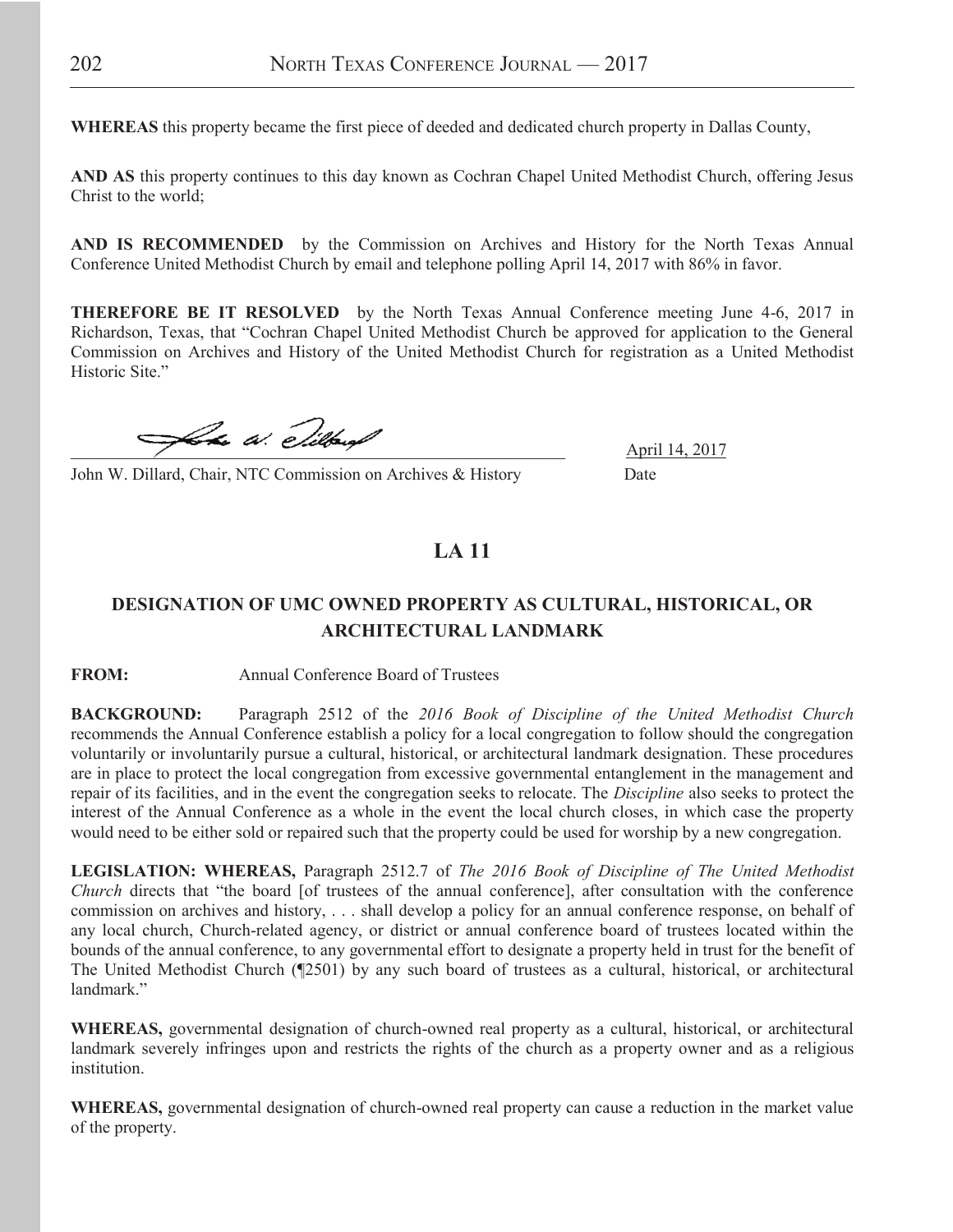**WHEREAS,** the exterior facade of a building may not be altered without governmental permission.

**WHEREAS,** depending on governmental requirements, alterations of the interior may be forbidden without governmental permission.

**WHEREAS,** improvements (such as buildings) on the property are either forbidden to be demolished, or can be demolished only after extensive and expensive applications and hearings.

**WHEREAS,** sale of landmarked property, when it is no longer required for church purposes, becomes almost impossible; a buyer is not given the freedom to demolish the structures on the property or to use it as he/she sees fit. Such limitations would render church-owned property virtually unable to be sold in the future.

**WHEREAS,** the church could be blocked from transforming the donations given in the past to establish real property for United Methodist use into new establishments for United Methodist Church use, a promise made to the donors at the time their donations were originally solicited.

**WHEREAS**, in exchange for such limitations on the use of property, governmental bodies typically will compensate the property owner for such reduction in property value and limitations on development and use by allowing federal and state income tax credits against actual expenditures made for future rehabilitation work done to the property. Such income tax credits are worthless to a church, however, because a church does not pay income taxes.

**WHEREAS,** because of the restrictions and infringements upon the rights of the church as a property owner and religious institution, in general such governmental designations should be discouraged.

**WHEREAS,** there may be, however, instances when allowing such a land-marking to take place is in the best interests of both the public and the church.

#### **NOW, THEREFORE, BE IT RESOLVED:**

**THAT** the following principles are established as the policy of the North Texas Annual Conference:

1. Any church Board of Trustees which voluntarily wishes to cooperate with a governmental body in having that property landmarked which that church Board of Trustees holds in trust for The United Methodist Church shall do the following:

a. Comply with the provisions of ¶s 2515, 2517.2, 2539, 2540, 2541, and/or 2543 (as appropriate) of *The 2016 Book of Discipline of the United Methodist Church*, just as if such land-marking were a sale of the property.

b. Obtain a majority vote of the Bishop and Cabinet, combined, approving such a voluntary land-marking of church-owned property.

2. On behalf of the North Texas Annual Conference, the Annual Conference Board of Trustees, as the designated successor in interest to church-owned property held in trust for the United Methodist Church under ¶2549.3 of *The 2016 Book of Discipline of the United Methodist Church*, and as the designated agency "to intervene and take all necessary legal steps to safeguard and protect the interests and rights of the annual conference anywhere and in all matters relating to property and rights to property" of any of its agencies, organizations, or local churches under ¶2512.4, is directed to intervene, at the request of the superintendent of the district in which the affected property is located, to oppose any governmental effort to involuntarily designate any such property as a cultural, historical, or architectural landmark. This intervention may include engaging what legal or professional counsel is needed. Such intervention may include opposing such land-marking designation in any or all state or federal courts, if necessary and appropriate. The Annual Conference Board of Trustees may, at its discretion, undertake such intervention by financial assistance to the affected Board of Trustees. Such funding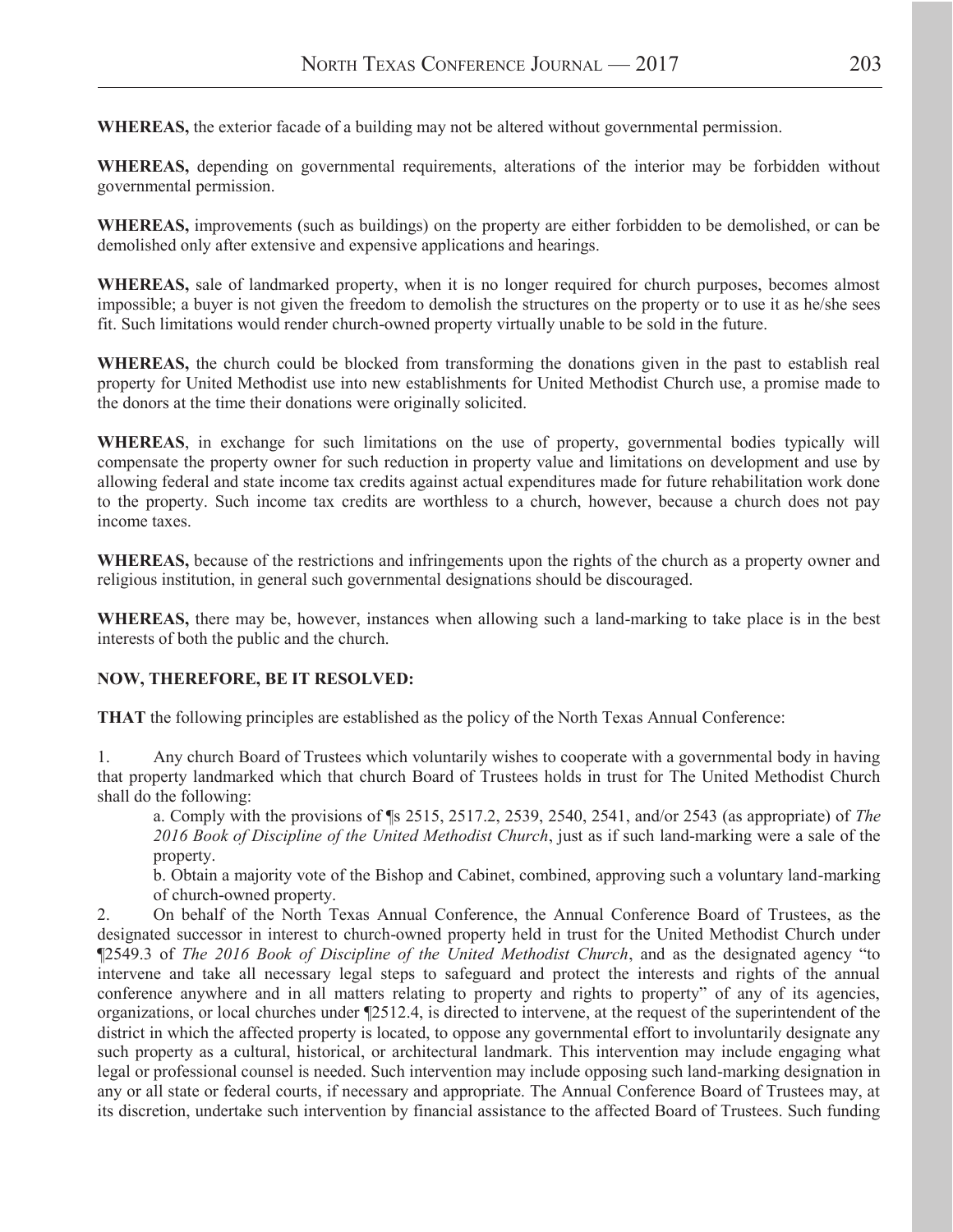shall come first from any positive balance in the Annual Conference Trustees reserve funds. Additional funding, if necessary, may be requested from the Annual Conference Council on Finance and Administration.

### **LA 12**

#### **CLOSING OF CANEY UMC (SALEM-KINSER CHARGE) –EAST DISTRICT**

**FROM:** North Texas Conference Trustees

**BACKGROUND:** Because only a small number of members remain at the Caney UMC they agreed that they cannot continue. Members of the church concluded that now is the time to close the church.

**LEGISLATION:** The North Texas Conference Board of Trustees recommends that the property be sold and the proceeds from the sale be used to start a new church in the East District or within the conference in accordance with the *2016 Book of Discipline Paragraph 2549.7.* 

### **LA 13**

#### **CLOSING OF OWENWOOD UMC – METRO DISTRICT**

**FROM:** North Texas Conference Trustees

**BACKGROUND:** Because only a small number of members remain at the Owenwood UMC they agreed that they cannot continue. Members of the church concluded that now is the time to close the church.

**LEGISLATION:** The North Texas Conference Board of Trustees recommends that the property be under custodial care of the Board of Trustees.

### **LA 14**

#### **MERGER OF BYERS AND PETROLIA UMC –NORTHWEST DISTRICT**

**FROM:** North Texas Conference Trustees

**BACKGROUND:** Because only a small number of members remain at the Byers UMC they agreed to merge with the Petrolia UMC. Members of the Byers UMC concluded that now is the time to close and merge with the Petrolia UMC.

**LEGISLATION:** The North Texas Conference Board of Trustees recommends that the property and other assets of the Byers UMC be merged with the Petrolia UMC. Petrolia UMC will receive all of the existing Byers assets, cash, and property, liquidate assets as they deem necessary, pay off any outstanding liabilities owed to the conference or other entities from those proceeds, and retain the remaining assets of Byers UMC assets in accordance with the *2016 Book of Discipline Paragraph 2546.*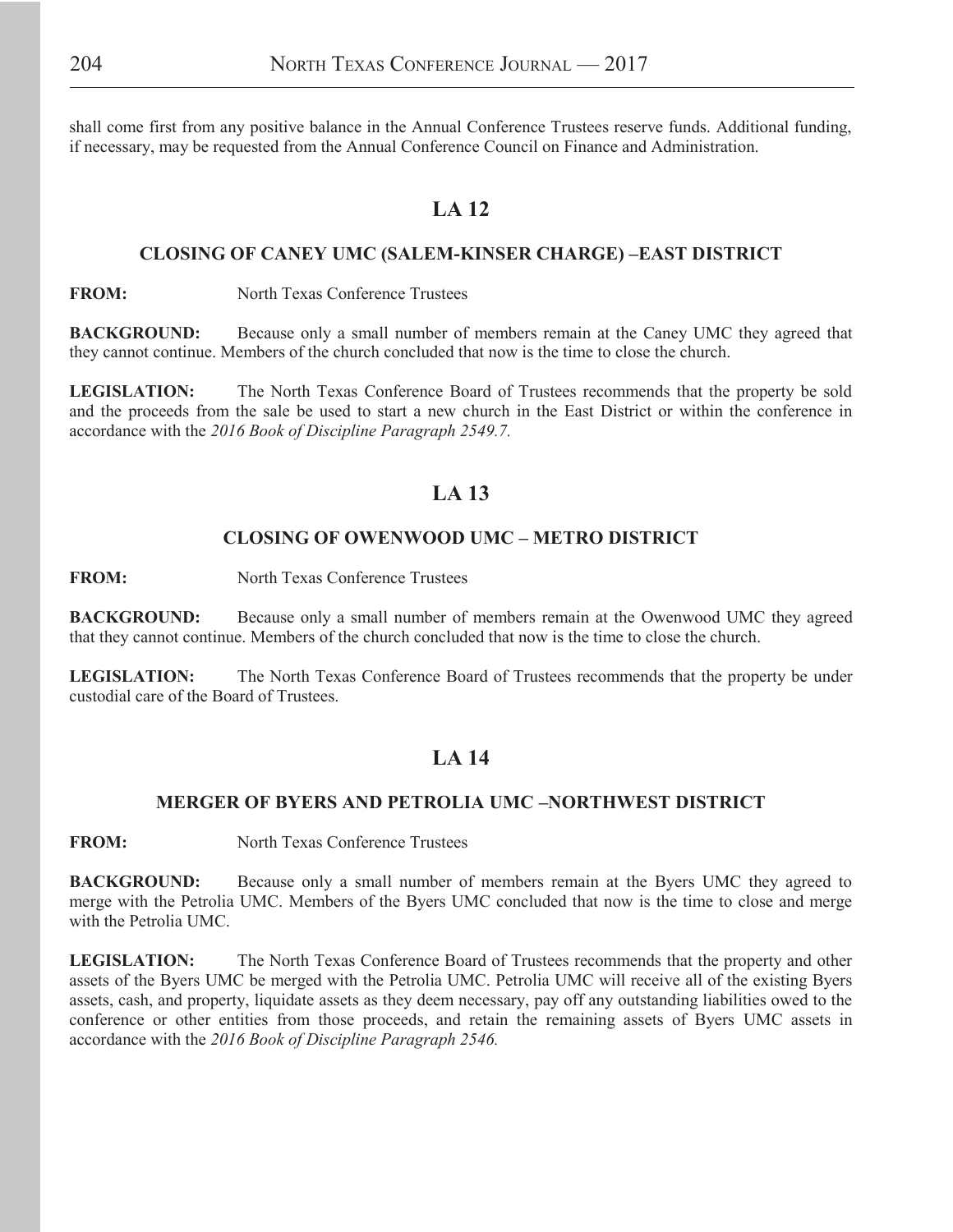## **RATIONALE FOR PROPOSED CONSTITUTIONAL AMENDMENTS THE UNITED METHODIST CHURCH VOTED GENERAL CONFERENCE MAY 2016**

- I. (New ¶ 6) The Constitution contains a paragraph on racial justice but not one on gender justice. The language of this petition is parallel to the language of Article 5 on racial justice already in our Constitution. It is an affirmation that, as part of our core foundational beliefs, this church will forever stand against any actions, organizations or individuals that discriminate or dehumanize women and girls anywhere on this planet.
- II. (¶ 4) Adding "gender" (meaning male and female) to the Constitution affirms and protects The United Methodist Church's commitment to gender equity throughout our worldwide connection. "Gender" is the disciplinary term for fair treatment of women and men (e.g.,  $\P$ 16). The addition of the proposed final clause allows gender-specific groups like United Methodist Women and United Methodist Men.
- III. (¶ 34) The provision in ¶ 13. *Article I*. 2, "Delegates shall be elected in a fair and open process by the annual conferences," is unduly vague. The addition of this one sentence to paragraph 34 of *The Book of Discipline* helps clarify that General Conference delegates shall be elected by the body of annual conference instead of simply being appointed by the bishop. Bishops appointing delegates without delegates being properly elected has been a practice in some central conferences.
- IV. (¶ 46) As is the case for the jurisdictions, episcopal elections in the central conferences should be held in the regular sessions of those conferences, except when unexpected vacancies occur because of the death or early retirement of one or more bishops.
- V. (¶ 50) Judicial Decision 475 ruled unconstitutional the Council of Bishops holding its individual members accountable for their work, referencing ¶ 50 of the Constitution. This legislation follows Judicial Decision 1275 requirement of a legislative resolution from General Conference so the Council of Bishops may provide oversight of its members.

### **2016 GENERAL CONFERENCE The United Methodist Church**

### **LA 15**

### **Proposed Constitutional Amendment – I**

On May 16, 2016, at a session of the General Conference of The United Methodist Church held in Portland, Oregon, the following Constitutional Amendment was adopted by a recorded vote of 746 Yes, 56 No (Calendar Item 121, *DCA* p. 2106). It is now presented to the Annual Conferences for vote.

In the 2012 *Book of Discipline,* Division One, add a new paragraph between current ¶¶ 5 and 6: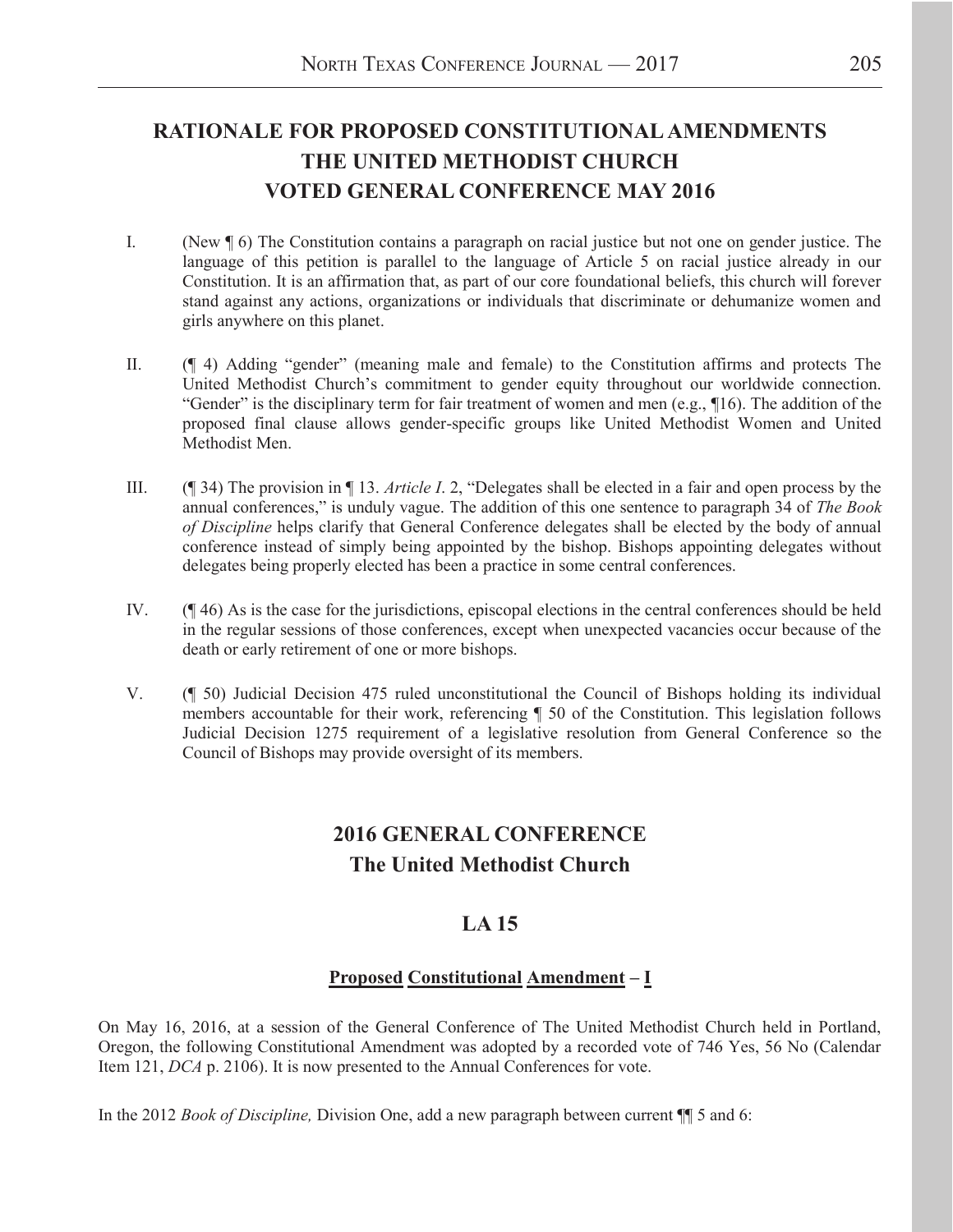As the Holy Scripture reveals, both men and women are made in the image of God and, therefore, men and women are of equal value in the eyes of God. The United Methodist Church recognizes it is contrary to Scripture and to logic to say that God is male or female, as maleness and femaleness are characteristics of **human bodies and cultures, not characteristics of the divine. The United Methodist Church acknowledges**  the long history of discrimination against women and girls. The United Methodist Church shall confront **and seek to eliminate discrimination against women and girls, whether in organizations or in individuals, in**  every facet of its life and in society at large. The United Methodist Church shall work collaboratively with **others to address concerns that threaten the cause of women's and girl's equality and well-being.** 

If voted and so declared by the Council of Bishops, this would become the new ¶6, and the current ¶¶ 6-61 would be renumbered as ¶¶ 7-62.

#### AND

### **LA 16**

#### **Proposed Constitutional Amendment – II**

On May 20, 2016, at a session of the General Conference of The United Methodist Church held in Portland, Oregon, the following Constitutional Amendment was adopted by a recorded vote of 509 Yes, 242 No (Calendar Item 429, *DCA* p. 2212). It is now presented to the Annual Conferences for vote.

In the 2012 *Book of Discipline,* Division One, ¶4, *Article IV*, amend by deletion and addition as follows:

**After "all persons" delete "without regard to race, color, national origin, status, or economic condition". After "because of race, color, national origin," delete "status," and add "ability". At the end of the**  paragraph, add "nor shall any member be denied access to an equal place in the life, worship, and governance of the Church because of race, color, gender, national origin, ability, age, marital status, or **economic condition."**

If voted and so declared by the Council of Bishops, ¶ 4 would read:

**The United Methodist Church is part of the church universal, which is one Body in Christ. The United Methodist Church acknowledges that all persons are of sacred worth. All persons shall be eligible to attend its worship services, participate in its programs, receive the sacraments, upon baptism be admitted as**  baptized members, and upon taking vows declaring the Christian faith, become professing members in any **local church in the connection. In the United Methodist church, no conference or other organizational unit**  of the Church shall be structured so as to exclude any member or any constituent body of the Church because of race, color, national origin, ability, or economic condition, nor shall any member be denied **access to an equal place in the life, worship, and governance of the Church because of race, color, gender,**  national origin, ability, age, marital status, or economic condition.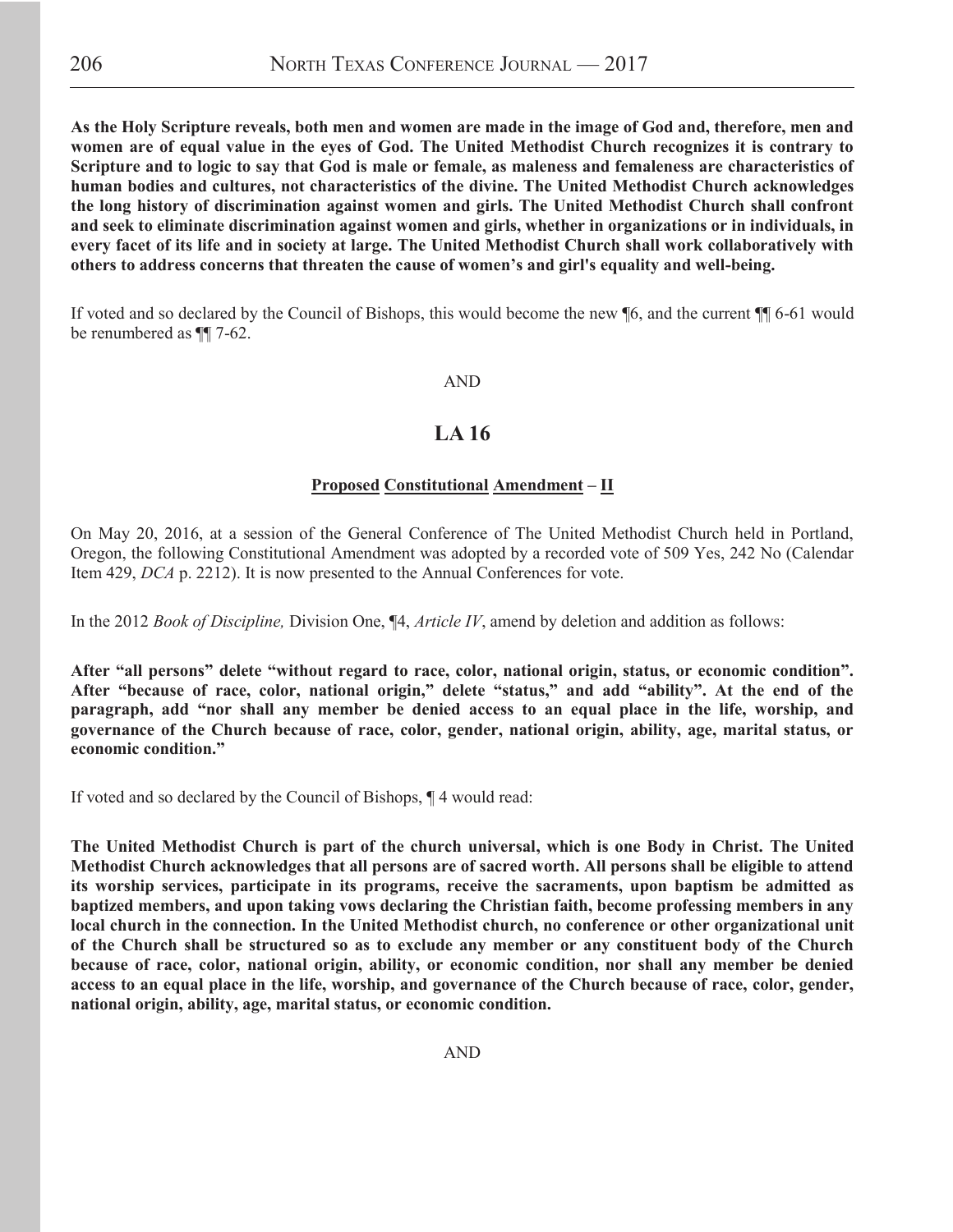### **LA 17**

#### **Proposed Constitutional Amendment – III**

On May 16, 2016, at a session of the General Conference of The United Methodist Church held in Portland, Oregon, the following Constitutional Amendment was adopted by a recorded vote of 767 Yes, 22 No (Calendar Item 111, *DCA* pp. 2105). It is now presented to the Annual Conferences for vote.

In the 2012 *Book of Discipline,* Division Two, Section VI, ¶ 34, *Article III*, (2016 *Book of Discipline,* Division Two, Section VI, ¶ 34*, Article III)* amend by addition as follows:

After the first sentence, add, **"Such elections shall include open nominations from the floor by the annual conference, and delegates shall be elected by a minimum of a simple majority of the ballots cast."**

If voted and so declared by the Council of Bishops, ¶ 34 would read:

The annual conference shall elect clergy and lay delegates to the General Conference and to its **jurisdictional or central conference in the manner provided in this section, Articles IV and V. Such elections shall include open nominations from the floor by the annual conference, and delegates shall be** elected by a minimum of a simple majority of the ballots cast. The persons first elected up to the number determined by the ratio for representation in the General Conference shall be representatives in that body. Additional delegates shall be elected to complete the number determined by the ratio for representation in **the jurisdictional or central conference, who, together with those first elected as above, shall be delegates in the jurisdictional or central conference. The additional delegates to the jurisdictional or central conference shall in the order of their election be the reserve delegates to the General Conference. The annual conference shall also elect reserve clergy and lay delegates to the jurisdictional or central conference as it may deem desirable. These reserve clergy and lay delegates to the jurisdictional or central conferences may act as reserve delegates to the General Conference when it is evident that not enough reserve delegates are in attendance at the General Conference.** 

#### AND

#### **LA 18**

#### **Proposed Constitutional Amendment – IV**

On May 20, 2016, at a session of the General Conference of The United Methodist Church held in Portland, Oregon, the following Constitutional Amendment was adopted by a recorded vote of 621 Yes, 15 No (Calendar Item 468, *DCA* p. 2217). It is now presented to the Annual Conferences for vote.

In the 2012 *Book of Discipline,* Division Three, ¶ 46, *Article I,* amend by addition, as follows:

To the end of the paragraph, add **"provided that episcopal elections in central conferences shall be held at a**  regular, not an extra, session of the central conference, except in the case where an unexpected vacancy **must be filled."**